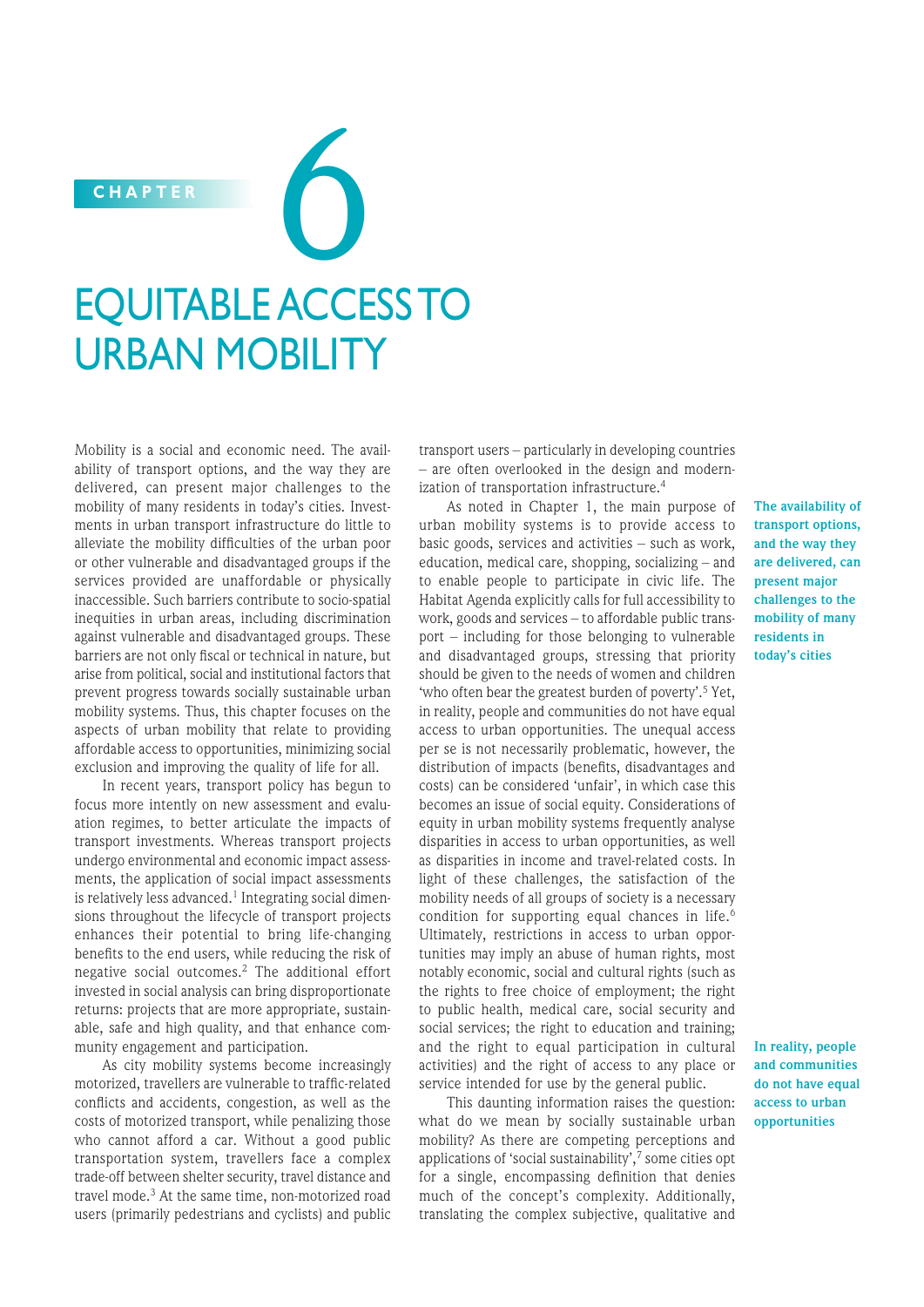political dimensions of social sustainability into easyto-measure quantitative indicators is complicated (at best).8 In order to produce meaningful results, metrics must be tailored to reflect unique sociocultural characteristics of contexts and locations, hindering the adoption of any one common measurement. Nonetheless, it is important to consider the elements of social sustainability in any evaluation of mobility modes, since these social implications affect behavioural choices, which are ultimately responsible for the success or failure of any urban mobility system.

**Improved transport connections can help in tackling social exclusion through addressing barriers posed by the accessibility, availability, acceptability, and affordability of the urban mobility system**

Meeting the mobility needs of burgeoning urban populations in a socially inclusive (and equitable) manner will not be an easy task. The most critical challenge is the heterogeneity of urban populations and the spatial dispersion of social and economic activities. The best way to meet the mobility needs of the poor and vulnerable and disadvantaged groups is to provide adequate public transport and appropriate infrastructure for non-motorized modes of travel. Furthermore, improved urban planning, new technologies and infrastructure measures are needed. Notably, emphasis should be placed on moving people and goods, freely and safely, and facilitating equitable access to services.

This chapter documents global trends, conditions and challenges with respect to equitable access to urban mobility. It highlights actual and potential policy responses and practices that may address social equity and enhance social sustainability in urban mobility systems. The first section discusses affordability as an important aspect of equitable access. It notes that transport expenditures affect low-income households disproportionately. The second section discusses the access of disadvantaged groups to urban mobility systems. This provides the necessary background to understand and accommodate the differential mobility needs of various population segments. The third section explores issues relating to safety and security in urban mobility systems. It distinguishes between the problems of trans port safety (accidents and damages) and the problems of transport security (privacy and freedom from fear). The final section provides concluding comments and lessons for policy.

# **AFFORDABLE URBAN MOBILITY**

In order for urban mobility systems to be socially sustainable, urban public transport must be affordable to the majority of the urban population, and in particular for those that have no other way of travelling to access basic goods, services and activities. This is a critical equity objective that can reduce burdens and expand opportunities, particularly to persons who are vulnerable and/or disadvantaged. Based on the discussion in earlier chapters, this section analyses challenges and impacts related to equitable access and public transport affordability. It also examines policy responses designed to promote affordable transportation. It finishes by presenting good practices and policies from around the world, pointing the way towards successful transformation of urban mobility culture.

#### **Challenges and impacts of urban poverty**

An understanding of the travel patterns of urban public transport users is required to determine the extent of their mobility challenges. The notion of *motility* implies the balance between accessibility (i.e. transportation opportunities: public transport and other modes) and individual skills (i.e. how to use the transportation on offer), with the user's appropriation of the mobility system (i.e. their experiences, habits, perceptions and values linked to travel mode and space). $9$  As such, access is the most important facet of motility, because it sets the scene for possible mobility. Improved transport connections can help in tackling social exclusion through addressing barriers posed by the *accessibility*, *avail ability*, *acceptability*, and *affordability* of the urban mobility system (Box 6.1). In such cases, information from and the participation of all stakeholders, throughout the planning process, is needed in the development of mobility systems.

#### **Box 6.1 Understanding the parameters of urban transport**

Affordability refers to the extent to which the financial cost of journeys puts an individual or household in the position of having to make sacrifices to travel, or to the extent to which they can afford to travel when they want to.

Availability of transport is used to refer to route possibilities, timings and frequency.

*Accessibility* describes the ease with which all categories of passenger can use public transport. For example, buses with high steps are difficult to board, particularly if they are oneperson operated and there is no assistance. Accessibility also includes ease of finding out about travel possibilities, i.e. the information function.

*Acceptability* is another important quality of public transport, either because of the transport or the standards of the traveller. For example, travellers may be deterred from using public transport due to lack of personal security on buses and trains.

*Source*: Carruthers et al, 2005.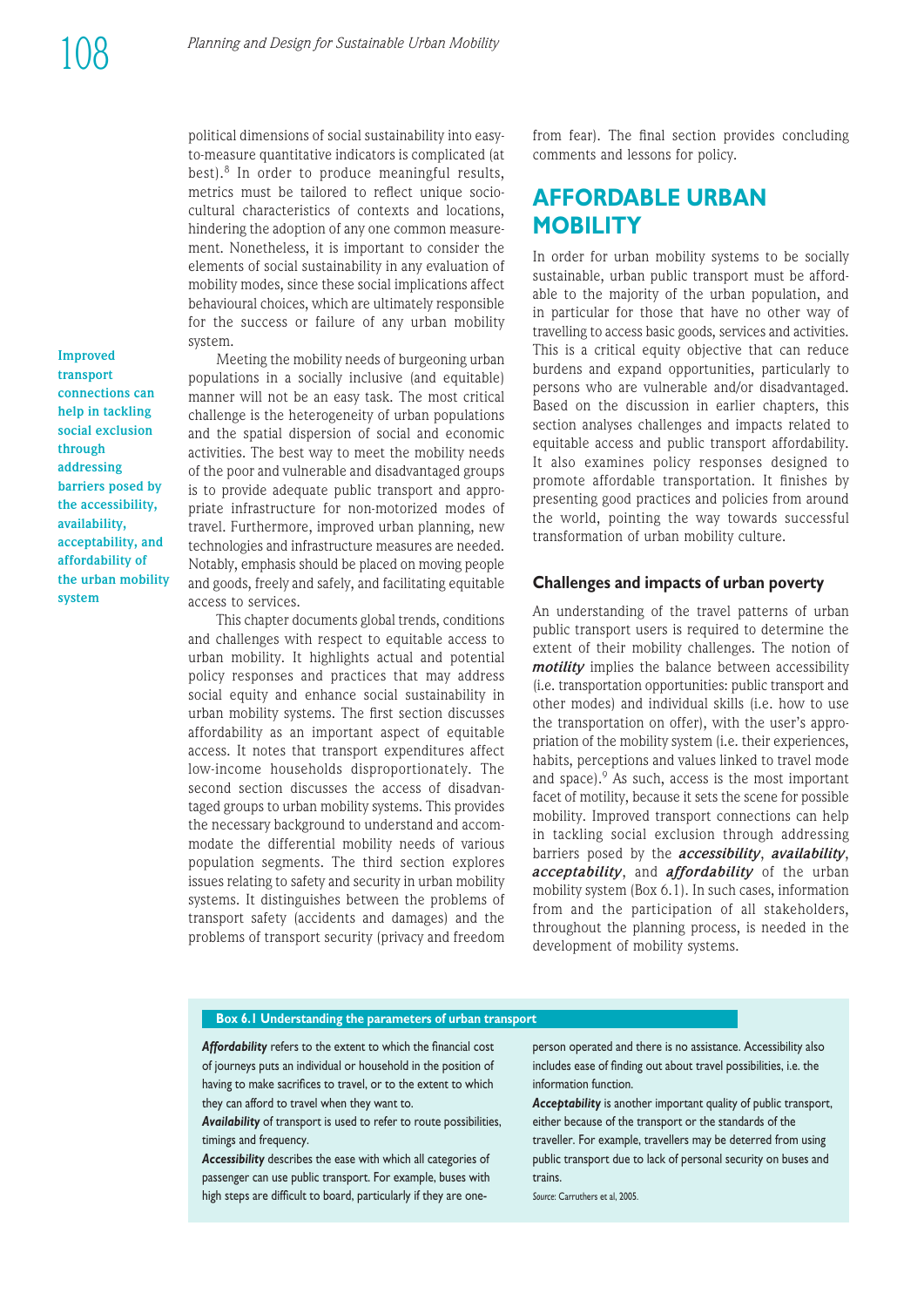International research into the relationships between transport and poverty indicates that the poor are increasingly concentrated on the periphery of urban areas.10 As a result, they travel longer distances than many better-off groups and their need for affordable transport is increased. This implies that where (transportation) inequities persist, these exacerbate social exclusion and poverty, both at the individual and at the society level. In this case, poverty is viewed as the lack of financial resources to meet basic individual or household needs, while social exclusion refers to existing barriers that make it difficult for people to participate fully in society.<sup>11</sup>

The choice of mobility mode is related to income levels.12 For those with low incomes there are very few affordable choices. As a result, in many developing countries, only a small proportion of trips are undertaken using motorized vehicles.<sup>13</sup> The prevalence of long walking trips indicates poor access and lack of affordable mobility options. Therefore, it is essential that pedestrians must be accounted for in any public transport policy. In Tianjin, China, 80 per cent of all commuter trips are by non-motorized modes, mainly bicycles.<sup>14</sup> Cycling offers an inexpensive means of improving accessibility for all. In some European countries, the use of bicycles as a mode of trans port is steadily increasing, both as a main mode and as a subsidiary or feeder mode.15 However, in Africa and Latin America, it is often neglected in terms of design and safety, due to negative social representations, associating bicycle use with poverty.16

In developing countries, car ownership remains the privilege of a small (although rapidly growing) minority. In some countries of Africa and parts of Asia, vehicle ownership rates are as low as three motor vehicles per  $1000$  population.<sup>17</sup> Hence, financially deprived households depend exclusively on public trans port (formal or informal) for motorized trips, and are exposed to the risks of increasing transport costs. In many developed countries, the dependency on private motorized transport tends to increase per capita transportation costs and reduce transportation affordability.<sup>18</sup> As most road infrastructure is subsidized, there is no incentive for car owners to shift to cleaner travel options, as it costs so much less to drive. Yet, urban sprawl and car-dependent urban growth continue worldwide, and can compromise the levels of accessibility among vulnerable and disadvantaged groups, such as the elderly and children.19

Socioeconomic differences in travel patterns in many developed countries (such as the UK and the US) indicate that the poor and ethnic and other minorities are less likely to have cars and are more likely to travel by public transport. From Delhi to Shanghai and Brussels to New York, the provision of economical and convenient 'last-mile connectivity' – i.e. from the trip ends to the point of accessing public transport systems – remains a major issue of concern.<sup>20</sup> Poor walking and cycling environments further accentuate the problem for public transport users, particularly the disabled and elderly. In larger cities, the trend is towards fixed-route bus services, which often implies that journeys become more complex, often involving interchanges and lengthy waiting and walking times. Evidence suggests that public transport deficiencies in urban areas have a greater impact on the poor than on other groups.<sup>21</sup>

However, the fares charged by private informal operators are often higher than publicly operated ones, particularly if one takes into account the lack of fare integration between routes. While a passenger of a public transport service may often pay a flat rate for a trip that involves several individual legs, such fare integration is rare among informal transport providers. Consequently, the poor are forced to carefully prioritize their mobility needs and expenditure.

For many urban dwellers, the cost of mobility is very high in relation to their household incomes. In cities of developing countries, between 8 and 16 per cent of household income is spent on transport. Among the poorest households in large cities, this rises to more than 25 per cent. $22$  Thus, the level and quality of transport services are often lower for those in low-income areas, where commuters are heavily dependent on public transport for their mobility needs. People have little option but to endure a deteriorating service. The disproportionate financial burden felt by the poor in reaching job opportunities is not limited to developing countries. Data from the US suggest that low-income earners spend nearly twice as much of their income reaching their place of employment compared to the non-poor (6.1 per cent versus 3.8 per cent).<sup>23</sup>

Constrained mobility is an important element of the social exclusion that defines urban poverty.<sup>24</sup> As outlined above: without effective transport systems. poor households are unable to access basic goods, services and activities. It is important also to consider the flow of social capital in the form of information, news or job opportunities facilitated through transport networks.25 Table 6.1 illustrates how improved mobility has a significant impact on the four major dimensions of poverty.

As indicated in Table 6.1 there are several important links between transport infrastructure and services and different dimensions of poverty. Poor people's lack of assets and technologies means that production – for the market as well as for the household – is time and energy intensive. The greatest proportion of the lowest productivity, most time-consuming work is done by women.<sup>26</sup> By focusing more investment in the infrastructure and services used by (and appropriate to) women, their 'time poverty' can be drastically reduced.

**The provision of economical and convenient 'lastmile connectivity' – i.e. from the trip ends to the point of accessing public transport systems – remains a major issue of concern**

**Public transport deficiencies in urban areas have a greater impact on the poor than on other groups**

**In cities of developing countries, between 8 and 16 per cent of household income is spent on transport**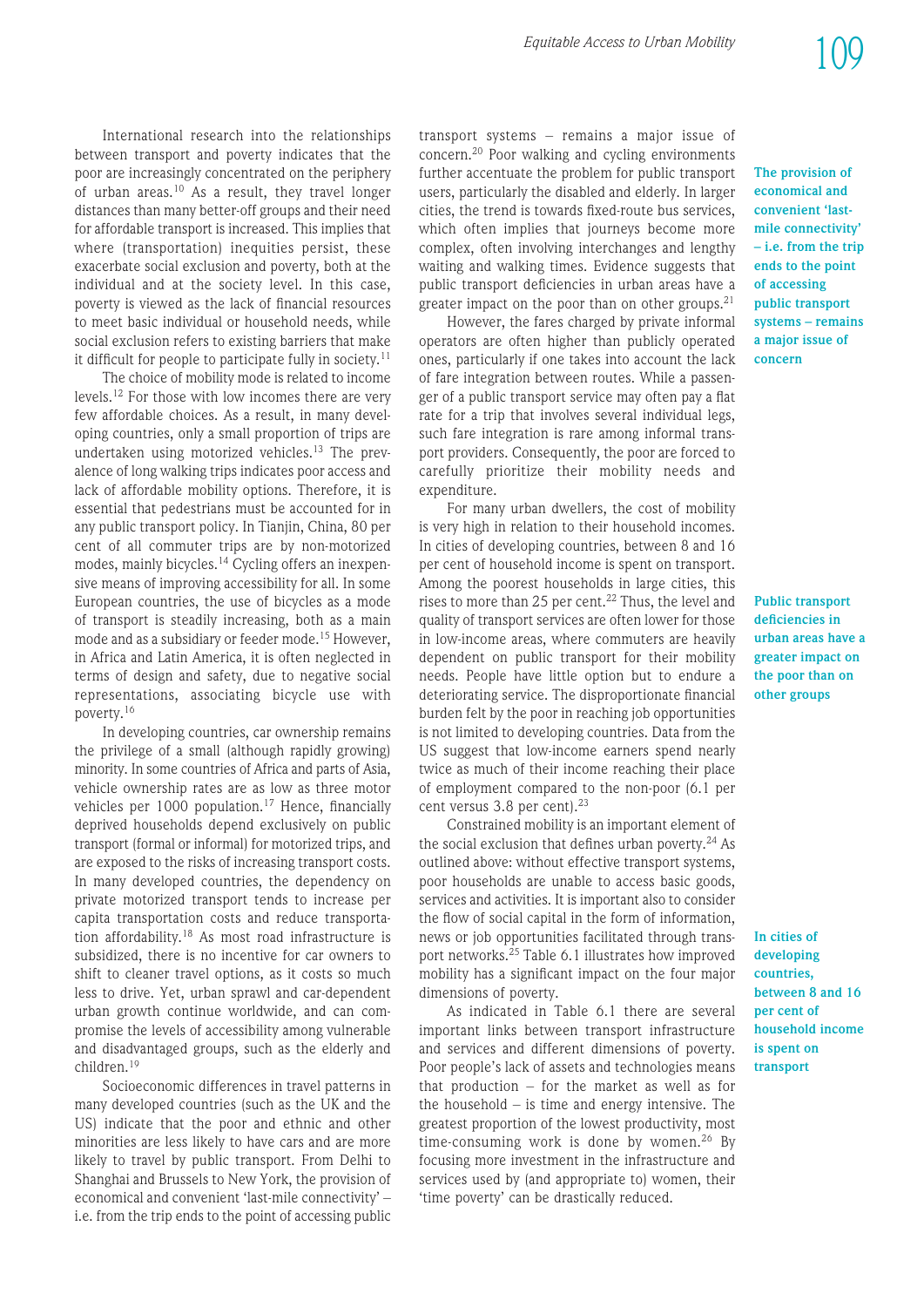#### **Table 6.1**

**Dimensions of poverty and the impact of improved transport**

| <b>Dimensions of poverty</b> | <b>Expression of poverty</b>                                                                                                                | Impact of improved transport                                                                                                     |  |  |
|------------------------------|---------------------------------------------------------------------------------------------------------------------------------------------|----------------------------------------------------------------------------------------------------------------------------------|--|--|
| Opportunity                  | Inadequate access to markets, employment<br>opportunities and resources.<br>Constraints on mobility.<br>Time burdens, especially for women. | Improved access to markets and resources.<br>Efficient transport networks save time that can be used<br>for productive activity. |  |  |
| Capability                   | Lack of access to public services.                                                                                                          | Provides access to public services.                                                                                              |  |  |
| Security                     | Vulnerability to economic risks and civil and domestic<br>violence.                                                                         | Reduces insecurity due to isolation but can be a source<br>of vulnerability.                                                     |  |  |
| Empowerment                  | Being without voice and power at the household,<br>community and national levels to influence decisions.                                    | Enables participation in social and political gatherings.                                                                        |  |  |

**The access and mobility of the urban poor is constrained by: city planning, socioeconomic characteristics, transport facilities and the availability of services**

Other direct impacts on poverty that the transport sector can help achieve include employment generation  $-$  in transport infrastructure projects, as well as in the transport service industry. Delivery of infrastructure can be done in ways that optimize the use of local labour and resources. Similarly, local trans port services have a potential for providing employment to operators and providers of other support services. However, improved infrastructure planning and service provisions are resources that, in combination, either enhance or disadvantage the livelihood of urban dwellers.<sup>27</sup>

A key example is eviction and resettlement resulting directly from urban transport infrastructure projects. As illustrated in Box 6.2, these projects often disrupt lives and livelihoods, and may form physical barriers that cause community severance. Streets that were once a place where people stopped for conversation and children played are transformed into the exclusive domain of cars. Furthermore, the quality of the local environment is vastly reduced with noise and air pollution.28 Moreover, without secure tenure the poorest groups risk being displaced through gentrification. The narrow focus on solving congestion tends to mostly benefit high-income

private vehicle users. More thoughtful and holistic solutions are thus needed to bring benefits to a wider population.

Detailed and systematic consideration of social issues in urban mobility appraisals maximizes the opportunities for positive outcomes and reduces or mitigates the risks and negative impacts of transport infrastructure projects. Unfortunately, the urban poor are often marginalized in transport planning and project evaluations. However, the establishment of good relationships with stakeholders and a focus on their concerns have the potential to generate significant positive opportunities for the project and the organizations involved.

In summary, *the access and mobility of the urban poor is constrained by: city planning, socio economic characteristics, trans port facil ities and the availability of services*. The next section outlines some general ways in which policy can be refocused to give particular assistance to the poorest groups, through concentration on the needs of specific social groups, or indirectly through assistance to those modes of transport on which the urban poor are known to be particularly dependent.

#### **Box 6.2 Nairobi–Thika highway improvement project, Kenya**

The Nairobi–Thika highway is one of the three major corridors linking downtown Nairobi to the suburbs and satellite towns. Jointly financed by the African Development Bank, and the Chinese government, the project aims to contribute to and improve the accessibility, affordability and reliability of the transport infrastructure, as well as reduce traffic congestion. The expanded Thika Road, which was completed in July 2012, has drawn mixed reactions from residents living along the highway, who are particularly concerned about the socioeconomic impact the new road will have on their lives.

The construction of the highway disrupted neighbourhoods by relocating urban residents to the periphery and increasing their travel distances and expenditures. Severance of communities by traffic and the highway is a particular problem for people without access to a car, some older

people, people with disabilities and school children, because they often rely on walking. The project's focus on fast and free-flowing traffic has resulted in the need to construct pedestrian overpasses and barriers, which often leads to community severance and inconvenience for the local population.

The skyrocketing property values along the new road have been reported to threaten food security in an area whose residents rely on subsistence farming for sustenance, as farmland is bought up for new development. Furthermore, due to the increased cost of living, many tenants in the area have been forced to move out, as they could no longer afford the rents. Moreover, inadequate or unaffordable transport has led to excessive building and population densities, causing deterioration of the living environment. *Source*: KARA and CUSD, 2012.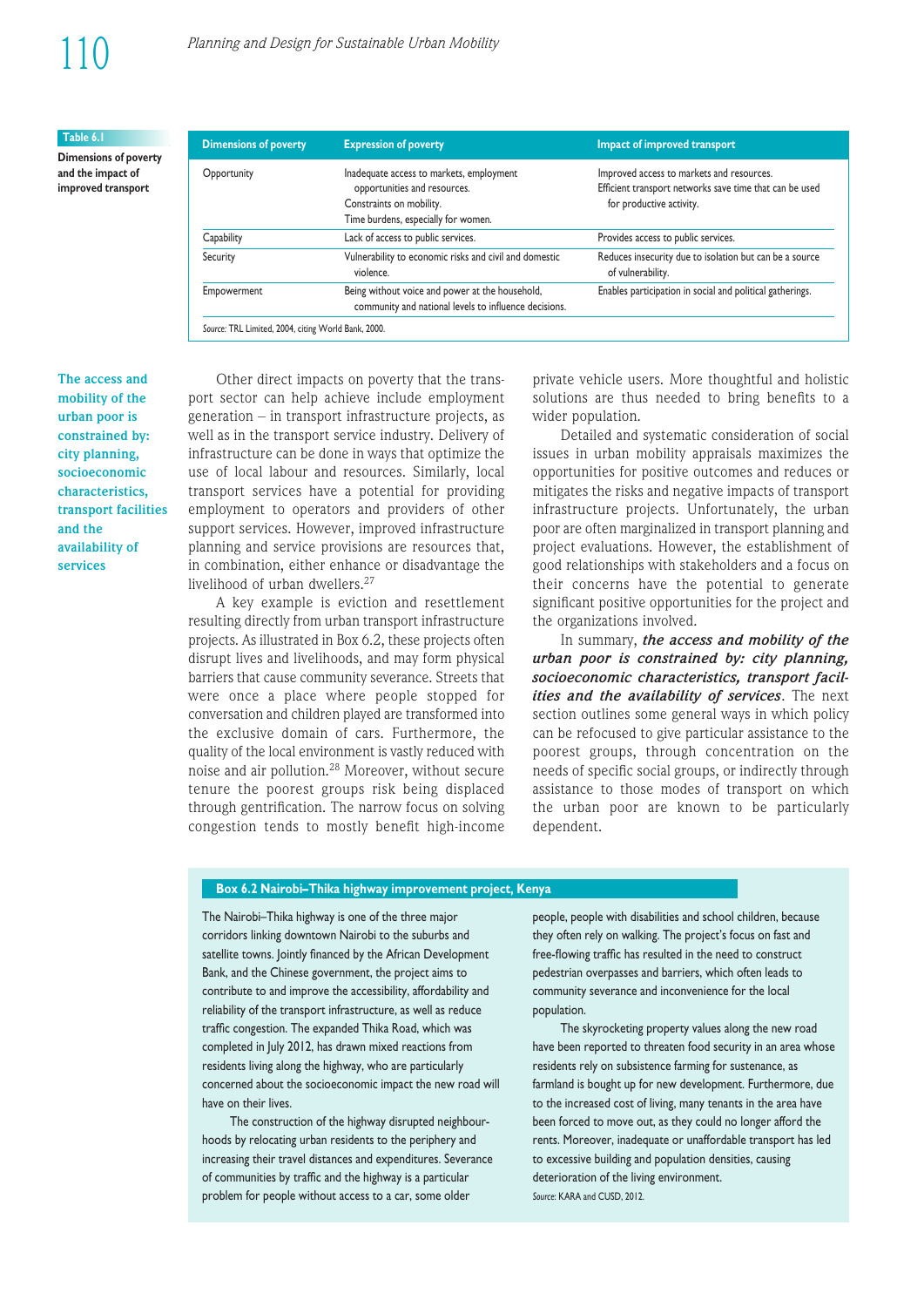#### **Policy responses and innovative practices**

This section highlights some ambitious policy responses that have been introduced in recent years to address the challenges outlined above. Achieving trans port affordability objectives requires actions that support non-motorized transport; reduce the financial costs of transport services; and increase transportation affordability through improved landuse accessibility.

#### n *Supporting non-motorized transport*

Transport policy measures can reduce levels of car use by supporting walking and cycling.<sup>29</sup> These modes are relatively low cost, and they are important for short trips, which make up the largest share of trips in urban areas.<sup>30</sup> Non-motorized transport can be stimulated by a policy package consisting of investments in facilities, improved transportation networks, awareness campaigns, as well as disincentives for the use of private motorized vehicles. Many cities in developed countries recognize the need to plan walkable environments and street network designs that promote neighbourly interactions, and through this, the development of social capital. $31$ 

Some significant transport interventions offer interesting lessons. Amsterdam (the Netherlands) and Copenhagen (Denmark) have high levels of bicycle use and very low death rates from road traffic accidents.32 The high modal shares were made possible through decades of investment in nonmotorized transport infrastructure. This includes wide-scale improvements to pedestrian and bicycle facilities; development of facilities for intermodal connectivity; and adoption of complete pedestrian and bicycle design standards, wherever feasible. Many other cities have moved away from car-centric urban models and embraced full pedestrianization of downtown commercial areas such as observed in Shanghai (China) and Curitiba (Brazil).<sup>33</sup> This has provided economic savings and benefits, reflected in increased land values. <sup>34</sup>

Combining public transport and cycling can provide a high level of affordable mobility. A case in point is *vélib*, a free public bicycle rental scheme in Paris, France.<sup>35</sup> Hangzhou (China)<sup>36</sup> and Mexico City have also established bicycle hire schemes to encourage cycling at a minimum cost to taxpayers and users of the scheme. Such policies are increasingly linked with investments in BRT systems, for instance in Delhi (India), Guangzhou (China), Jakarta (Indonesia) and Dar es Salaam (Tanzania), placing non-motorized transport infrastructure as important feeder networks for BRT ridership.<sup>37</sup> Box 6.3 highlights recent developments in Africa that encourage increasing investments in non-motorized transport infrastructure.

The need to consider bicycle designs that will accommodate both environmental requirements and commuters' needs is essential.38 Recently, the Institute for Transportation and Development Policy (ITDP) succeeded in the commercial adoption of an improved Indian cycle rickshaw. Reduced weight and greater comfort have allowed rickshaw operators to increase their wages by  $20-50$  per cent.<sup>39</sup> However, whereas they are important for the survival of numerous owner-drivers, rickshaws had been banned from major roads in Dhaka as a way to reduce road congestion. Such policies can have adverse impacts on vulnerable and disadvantaged persons, such as loss of employment and reduced mobility levels.40 Uganda, meanwhile, was home to about 200,000 *boda bodas* (bicycle-taxis) in 2000, 41 which provide employment for large numbers of previously unemployed youth. Subsequently, there has been a widespread increase in the use of motorcycle taxis within both Uganda and Kenya.<sup>42</sup>

Training is an important strategic instrument not only for disseminating new knowledge but also for capacity building and increasing the awareness of the needs of non-motorized transport users. The private sector could be a key partner in supply-side interventions to increase bicycle ownership and use through the promotion of micro-credit programmes and providing cycling education. In the 1990s, women in Pudukkottai, India, were provided with loans to purchase bicycles and given cycling lessons, so that they could access a literacy programme. Additionally, the programme provided employment opportunities for the women, who were trained as bicycle mechanics. Five years later, it is now socially acceptable for women to ride a bicycle, and bicycles

**transport can be stimulated by a policy package consisting of investments in facilities, improved transportation networks, awareness campaigns, as well as disincentives for the use of private motorized vehicles**

**Non-motorized**

#### **Box 6.3 Supporting non-motorized transport investments in Africa**

In 2008–2009, African government ministers participated in workshops that developed framework agreements that recognized the importance of transport infrastructure and urban planning. The need to raise investments in nonmotorized transport infrastructure is identified as a key component to an integrated approach in transport for Africa.

The agreed article in the 'Eastern Africa Regional Framework Agreement on Air Pollution', endorsed the idea of a 10 per cent investment policy as follows: 'Encourage the use of non-motorized transport systems that have many advantages and are used by an overwhelming majority, but are constantly overlooked. At a minimum 10% of infrastructure costs should be dedicated to this majority and the focus should be on safety. Particular emphasis should be given to high-demand, mixed-use roads in urban and peri-urban areas'. *Source*: Worldwatch Institute, 2008, p4.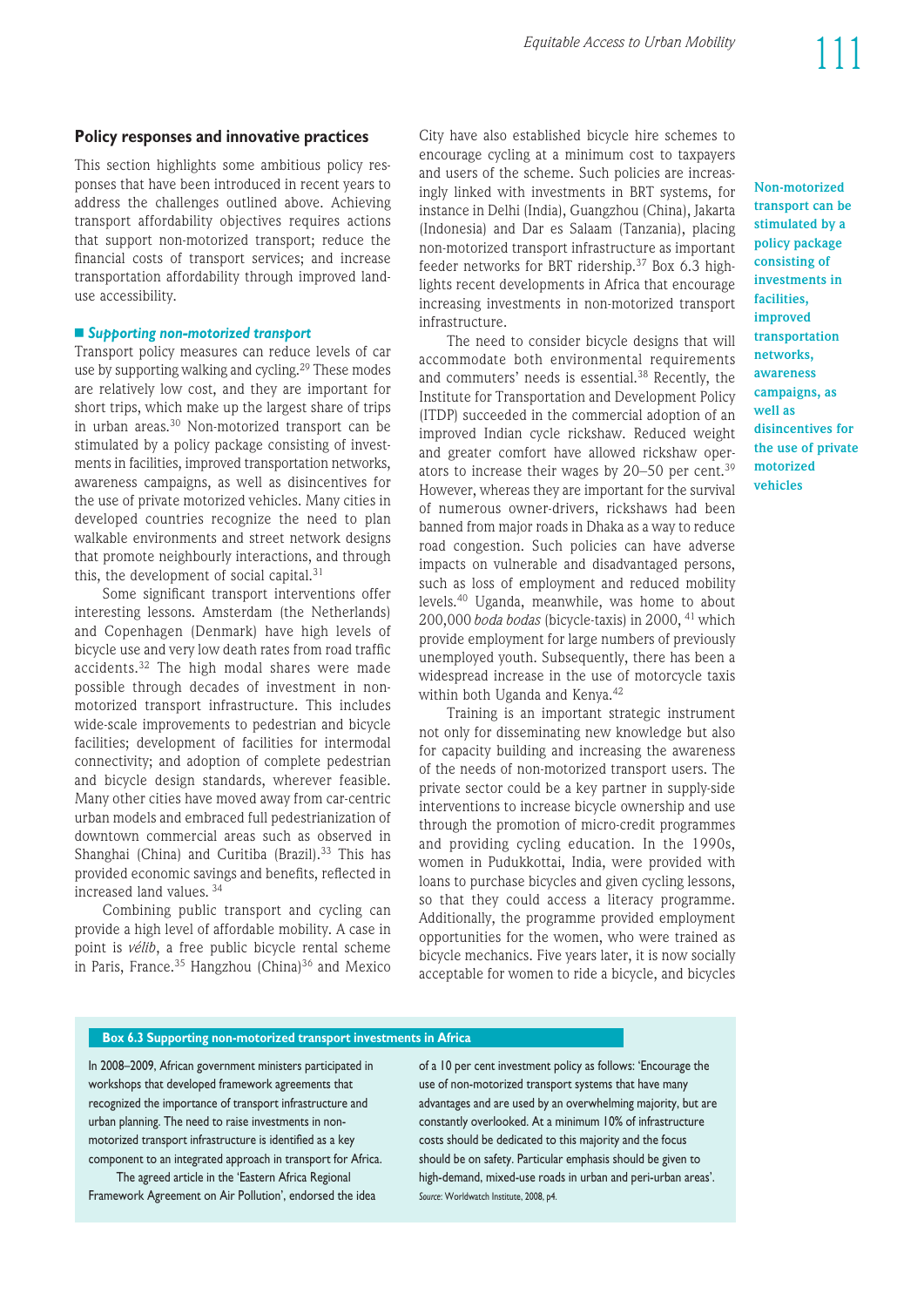#### Box 6.4 Integrating non-motorized transport into transportation systems in Bogotá, Colombia

During the administration of Mayor Enrique Peñalosa, Bogotá's visionary goal was centred on liveability, social equity and reclamation of public space. To achieve this, the administration established policies in seven areas: institutional strengthening, restraining private car use, public space, public transport, nonmotorized transport, road maintenance and traffic management.

Large investment in infrastructure for non-motorized and public transport was justified by its impact on equality. Inclusive investments for all, such as bicycle lanes, pedestrian highways and the BRT system, demonstrated a commitment to public good over private ownership. Likewise, actions such as the removal of cars from sidewalks, car-free Sundays and establishing a highway solely for Transmileno, exhibited

consideration to those on low incomes who do not benefit from investment in motorized transport infrastructure. The theme of equality was a key driver in the development of a 357-kilometre long bicycle network (known as *cicloruttas*). The bicycle network was deliberately designed to run through lowincome and wealthy areas in order to promote integration and a sense that all citizens had an equal stake in city-wide development. These developments acted as 'social equalizers', providing the poor with better transport links and free leisure facilities. People supported the measures once they saw results, and Peñalosa left office with a record approval rating. Decisive leadership, political will and strong institutions were the critical factors contributing to success. *Source*: Ardila and Menckhoff, 2002.

**Travel-demand management . . . [affects] the demand for travel through the pricing and regulation of different modes of transport**

**Public transport fares . . . in developing countries, . . . are often set above competitive equilibrium levels**

**Conventional planning tends to consider a relatively limited range of transport affordability impacts and objectives**

are being used for going to school, fetching water and going to hospital during an emergency. The example of Bogotá, Colombia, shows that strong non-motorized transport policies, awareness campaigns and political commitment can bring about a shift in public attitudes towards non-motorized transport, as well as enhanced social inclusion (Box 6.4).43 However, there is still a lot to be done, and the Transmileno system still needs to be further developed to fulfil its promises. One of the major critiques is the lack of coverage, as many groups of people are excluded from the current 84-kilometre system simply because it is not yet operating in their neighborhoods. Thus, many of Bogotá's residents are still relying on the traditional bus system, which is, in effect, operating in competition with Transmileno.44

Most cities in developing countries are high density and therefore suitable for policies promoting non-motorized transport. Travel-demand management has a key role to play in this context. Such urban policies affect the demand for travel through the pricing and regulation of different modes of transport. An important benefit of travel-demand management strategies, besides improving the quality of low-cost transportation modes, has been increasing public transport affordability for low-income groups.45 In the UK, there has been a change from road building towards the introduction of demandmanagement initiatives. Progressively, London has experienced a modal shift, in part due to its congestion charging scheme, making it possible to convert traffic lanes to bicycle lanes.46 The adoption of automated bus lane enforcement has dramatically improved the speed and reliability of bus services. Generally, consumers are able to save money if they use alternative modes, routes or travel times to avoid driving on congested roads.<sup>47</sup>

#### ■ *Improving affordability and quality of service of public transport*

Public transport fares should be set at rates that allow commuters to use it. In developing countries, fares are often set above competitive equilibrium levels.<sup>48</sup> This promotes excessive entry of buses, and is further exacerbated by the capture of the regulator. Since buses are not perfect substitutes, price competition is not an effective mechanism for regulating the optimal quantity of buses in the market. To minimize waiting time, most riders prefer to use the first bus that arrives, even though a cheaper bus may come along in a few minutes. Time, not fares, seems to be the most important variable for the rider. This simplifies the bus operator's market power to raise fares.<sup>49</sup>

Notably, consideration should be made to ensure that the fare (plus subsidies) covers the cost of operation, and at the same time remains affordable to the public. This is particularly important, as setting fares artificially low – without compensating service providers  $-$  can undermine the viability of a transport system. For instance, the bus fare needed to cover the operating costs in Lomé (Togo) was 295 CFA Francs. Yet, the fares charged were 250 CFA Francs, which was later reduced to 200 CFA Francs (by the government), thereby resulting in an operating deficit of 22 million.<sup>50</sup> Thus, a delicate balance must be struck between the consumer's convenience and willingness to pay, and the operator's need to balance its budgets (or to make a profit, in the case of private-sector operators).51

The promotion of affordable transportation requires a robust framework that defines and measures transportation affordability appropriately. Conventional planning tends to consider a relatively limited range of transport affordability impacts and objectives. To address this limitation, the World Bank has developed an affordability index to address the need for easily available and comprehensive,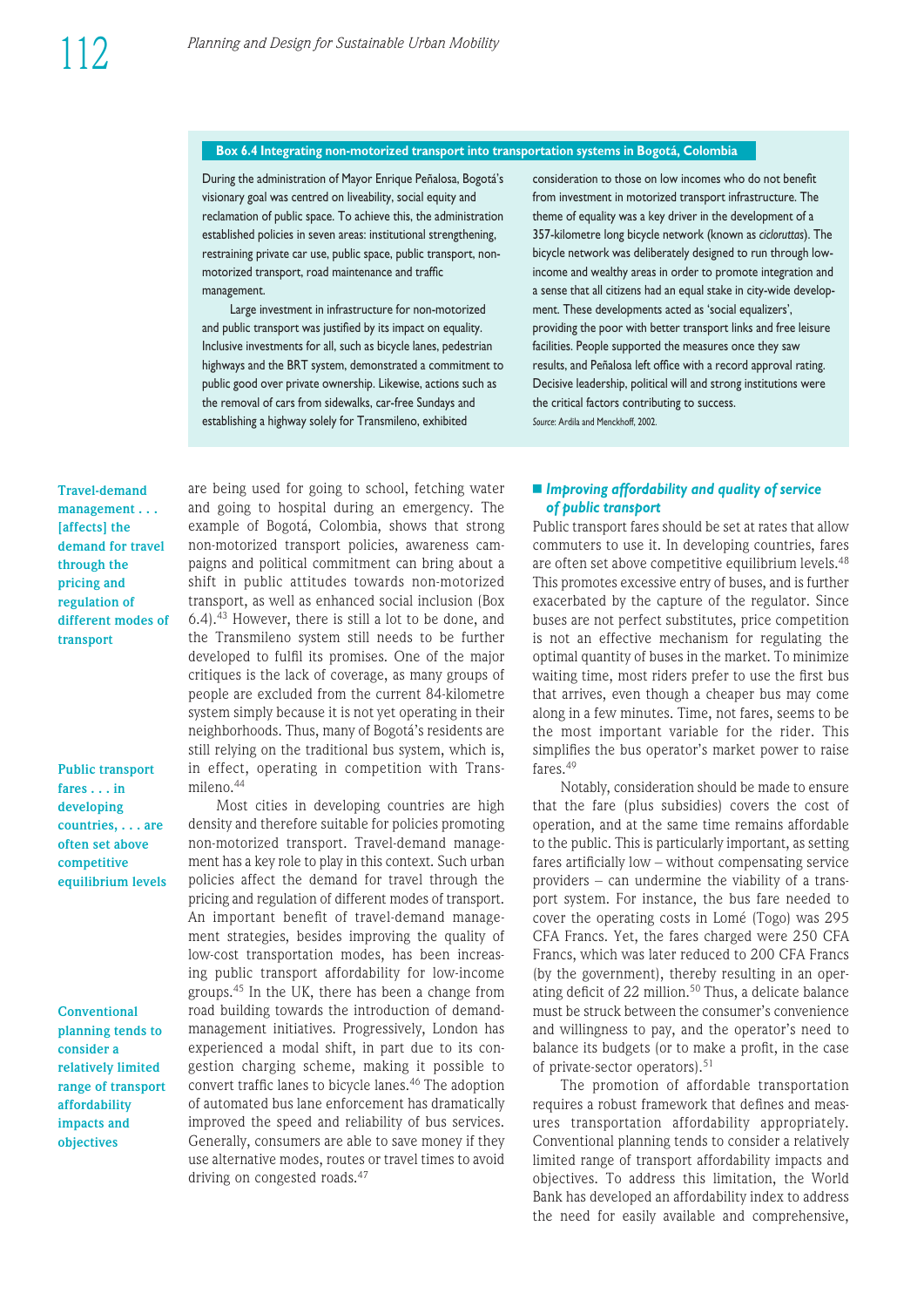**Table 6.2 Public transport affordability index values for selected**

**cities**

| <b>City, Country</b>       | <b>Income of bottom</b><br>Per capita<br>income<br>quintile population<br>(US\$ PPP <sup>b</sup> )<br>as percentage<br>of average income |      | <b>Fare for 10km</b>       | Affordability index <sup>a</sup> |                                        |  |
|----------------------------|------------------------------------------------------------------------------------------------------------------------------------------|------|----------------------------|----------------------------------|----------------------------------------|--|
|                            |                                                                                                                                          |      | travel<br>(PPP US\$ cents) | <b>Average</b><br>income         | <b>Bottom quintile</b><br>income group |  |
| São Paulo, Brazil          | 8,372                                                                                                                                    | 10.0 | 130.1                      | П                                | 113                                    |  |
| Rio de Janeiro, Brazil     | 14,325                                                                                                                                   | 10.0 | 125.4                      | 6                                | 63                                     |  |
| Brasília, Brazil           | 12,985                                                                                                                                   | 10.0 | 106.8                      | 6                                | 59                                     |  |
| Cape Town, South Africa    | 14,452                                                                                                                                   | 10.0 | 75.8                       | $\overline{4}$                   | 38                                     |  |
| Buenos Aires, Argentina    | 15,493                                                                                                                                   | 15.5 | 87.6                       | 4                                | 26                                     |  |
| Mumbai, India              | 8,585                                                                                                                                    | 41.0 | 112.2                      | 9                                | 23                                     |  |
| Kuala Lumpur, Malaysia     | 18,351                                                                                                                                   | 22.0 | 121.6                      | 5                                | 22                                     |  |
| Mexico City, Mexico        | 9,820                                                                                                                                    | 15.5 | 39.3                       | 3                                | 9                                      |  |
| Chennai, India             | 3,717                                                                                                                                    | 41.0 | 39.3                       | 8                                | 9                                      |  |
| Manila, the Philippines    | 9,757                                                                                                                                    | 27.0 | 63.0                       | 5                                | 17                                     |  |
| Krakow, Poland             | 15,579                                                                                                                                   | 36.5 | 130.6                      | 6                                | 17                                     |  |
| Amsterdam, the Netherlands | 28,170                                                                                                                                   | 36.5 | 226.6                      | 6                                | 6                                      |  |
| Moscow, Russia             | 16,154                                                                                                                                   | 24.5 | 84.6                       | $\overline{4}$                   | 15                                     |  |
| Guangzhou, China           | 9,165                                                                                                                                    | 30.0 | 55.1                       | 4                                | 4                                      |  |
| Warsaw, Polan              | 26,024                                                                                                                                   | 36.5 | 142.5                      | 4                                | $\mathbf{H}$                           |  |
| New York, US               | 51,739                                                                                                                                   | 27.0 | 200.0                      | 3                                | $ 0\rangle$                            |  |
| Los Angeles, US            | 42,483                                                                                                                                   | 27.0 | 160.0                      | 3                                | $ 0\rangle$                            |  |
| Chicago, US                | 48,300                                                                                                                                   | 27.0 | 180.0                      | $\overline{3}$                   | 10                                     |  |
| Singapore                  | 38,797                                                                                                                                   | 25.0 | 130.3                      | $\overline{2}$                   | $ 0\rangle$                            |  |
| Beijing, China             | 14,379                                                                                                                                   | 30.0 | 55.1                       | 3                                | 9                                      |  |
| Seoul, Rep. of Korea       | 16,784                                                                                                                                   | 40.0 | 85.5                       | $\overline{4}$                   | 9                                      |  |
| Shanghai, China            | 20,814                                                                                                                                   | 30.0 | 55.1                       | $\overline{2}$                   | 6                                      |  |
| Cairo, Egypt               | 7,117                                                                                                                                    | 43.0 | 26.1                       | 3                                | 6                                      |  |
| Budapest, Hungary          | 22,106                                                                                                                                   | 50.0 | 89.2                       | 3                                | 6                                      |  |
| London, UK                 | 53,057                                                                                                                                   | 30.5 | 116.4                      | $\overline{2}$                   | 5                                      |  |
| Prague, Czech Republic     | 32,757                                                                                                                                   | 52.0 | 88.0                       | $\overline{2}$                   | 4                                      |  |
| Bangkok, Thailand          | 20,386                                                                                                                                   | 31.0 | 32.2                       | T                                | 4                                      |  |

*Source:* Based on Carruthers et al, 2005.

comparative information on affordability of public transport fares across the globe (Table 6.2). The index values may be defined as the fare expenditure (for a total of 60 10-kilometre trips per month) as a percentage of income. It can be computed for various income groups and the results may be used to determine whether the proportion of income spent on fares is reasonable, high or onerous.

The data in Table 6.2 show huge variances between cities, due to their different contexts. The low-income residents of São Paulo, Rio de Janeiro and Brasília (Brazil) are all faced with unbearable situations, as transport expenses would account for more than half of their incomes. Cities such as Bangkok and Cairo, by contrast, have low fares, due to the low public transport fares (Bangkok) and the absence of extreme poverty in the lower quintile (Cairo).52 Despite this improvement, the index is limited by the simplified nature of the indicators employed, as well as the questionable quality of available statistics. As such, there is need for a more precise analysis.

Trans port subsidy is an important policy option for ensuring equitable transport access for the poor and other road users. However, such subsidies are blunt instruments and require careful design to be both socially and economically justified. Poorly targeted subsidies may result in the rich deriving a disproportionate benefit compared to the poor. A more efficient approach is a strategy involving appropriately targeted subsidies by route or through employer-based schemes.53 In Brazilian cities, since 1987 employers must, by law, subsidize the transport costs of their employees (if these costs exceed 6 per cent of their salaries) under the *Vale-Transporte* ('transportation vouchers') system. This system implies that the employer buys public transport vouchers or tops up the electronic transport passes of their employees directly (i.e. without involving the govern ment). Employers can, as an alternative,

**Transport subsidy is an important policy option for ensuring equitable transport access for the poor and other road users**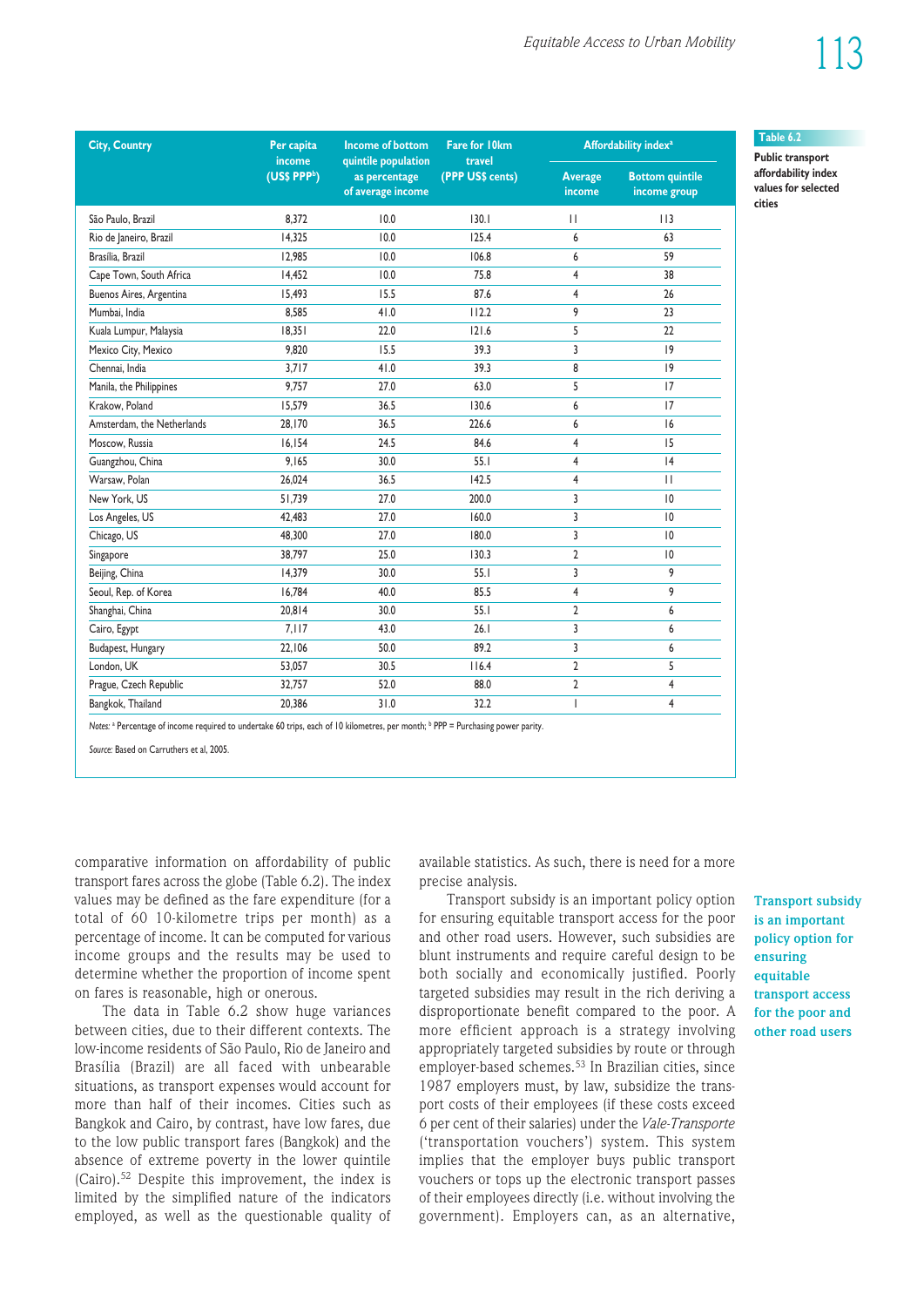provide staff transport.<sup>54</sup> However, the system applies only to the employees of the formal sector, meaning that more than 50 per cent of the urban workforce (including the major part of the poor and low-income population) is excluded from the scheme.55

The reform of the urban public transport sector in Kazakhstan is an illustration of a project resulting in poverty alleviation for the poor. Prior to reform, the public transport system was characterized by inadequate services, as well as crowded and lengthy waiting times. A transport intervention was initiated to deregulate and liberalize the provision of trans port services, as well as improve the quality of the service.<sup>56</sup> Consequently, transportation affordability for transport users improved due to the reduction in fares.

Many cities (and regions) are modernizing their fare payment technologies, and integrating fare systems between different public transport routes, modes and even operators, for users' convenience. Experience with the 'Oyster' smartcard ticketing scheme in London, UK, has resulted in increased bus patronage, due to the simplified fare system and ease of interchange. This has also empowered commuters with information on the range of fully integrated fare products and improved service coordination.<sup>57</sup> Another positive development can be observed in Seoul, Republic of Korea, where the implementation of 'smart cards' allows commuters to transfer from one mode to another at a discounted rate.<sup>58</sup> A receptive institutional environment helps to create integrated and unified tariff systems, resulting in cost-effectiveness in ticketing. An exemplary model is Germany's transport federations (verkehrs*verbund*).59

#### n *Improving affordability through urban form and land use*

The affordability of urban mobility can be increased by improving land-use accessibility, and addressing the physical separation of activities and the means by which distance can be reduced. The intention is to build sustainable mobility into the patterns of urban form and layouts, and make public transport, pedestrian and bicycle use practical and affordable. Accessibility planning<sup>60</sup> offers a new way to ensure that urban residents can reach the services and facilities they need by walking, cycling and public transport. Box 6.5 presents institutional arrange ments created in Atlanta, US, that allow for the coordination of land-use and transport infrastructure investments, which could improve affordability and accessibility, particularly for ethnic minorities.

The integration of land use and travel-demand management measures can substantially enhance accessibility and lead to improved public transport affordability. Curitiba, Brazil, is a case in point, with 40 years of carefully integrating urbanization and transportation improvements.61 By replacing cars with people, Curitiba has evolved along five welldefined linear corridors that protect the city centre. Zoning laws encourage high-density commercial development along these transport corridors, thus reducing the amount of travel needed to access basic goods, services and activities. Minibuses are used to quickly and efficiently transport individuals from residential neighbourhoods to express bus lines. Compared with other Brazilian cities of its size, Curitiba uses 30 percent less petrol per capita, and affordable fares make it possible for the average lowincome family to spend around 10 per cent of its

#### **Box 6.5 Metropolitan regional transport plans and priorities, Atlanta, US**

The State of Georgia and the Atlanta metropolitan region have experienced constant growth since the 1990s. Suburban areas continue to expand, resulting in large-scale needs for transport infrastructure projects. However, this urban sprawl encourages disinvestment in housing and infrastructure decline, placing a strain on the provision of public transport services, particularly in older inner-city areas where African Americans and other minorities are concentrated.

Recognizing the spatial distribution (and economic and environ mental impact) of highway spending, there is a growing need for Atlanta's metropolitan region to connect its evolving plans for infrastructure investment with the realities of landuse patterns. The regional transport plan for 2000-2025 helps guide the prioritization and funding of transportation investments. It has been hailed as 'an excellent example to illustrate how the metropolitan growth can be managed by proper land use-transportation planning and policy-making without compromising sustainability'.<sup>a</sup> However, Atlanta's

regional transportation policies have actually exacerbated sprawl-related problems, with unintended consequences that are not evenly distributed. The transport strategies were designed to serve commuters from distant (more affluent) suburbs, with no provision for reverse commute that might help lower-income (primarily African American) communities reach suburban employment opportunities (for example as domestic workers, gardeners, etc., in the more affluent suburban households).

This resulted in a lawsuit and subsequent reconsideration of objectives. US\$300 million state funds allocated to the proposed sprawl-inducing road programme was redirected to public transport, footpaths, bicycle paths and road safety and maintenance projects. It also led the federal government to scrutinize the distribution of transportation benefits and burdens among ethnic groups in the Atlanta metropolitan region.

Sources: Replogle and Kodransky, 2010, pp4-5; <sup>a</sup> Ong et al, 2010, p96.

**of urban mobility can be increased by improving land-use accessibility, and addressing the physical separation of activities and the means by which distance can be reduced**

**The affordability**

**The integration of land use and travel-demand management measures can substantially enhance accessibility and lead to improved public transport affordability**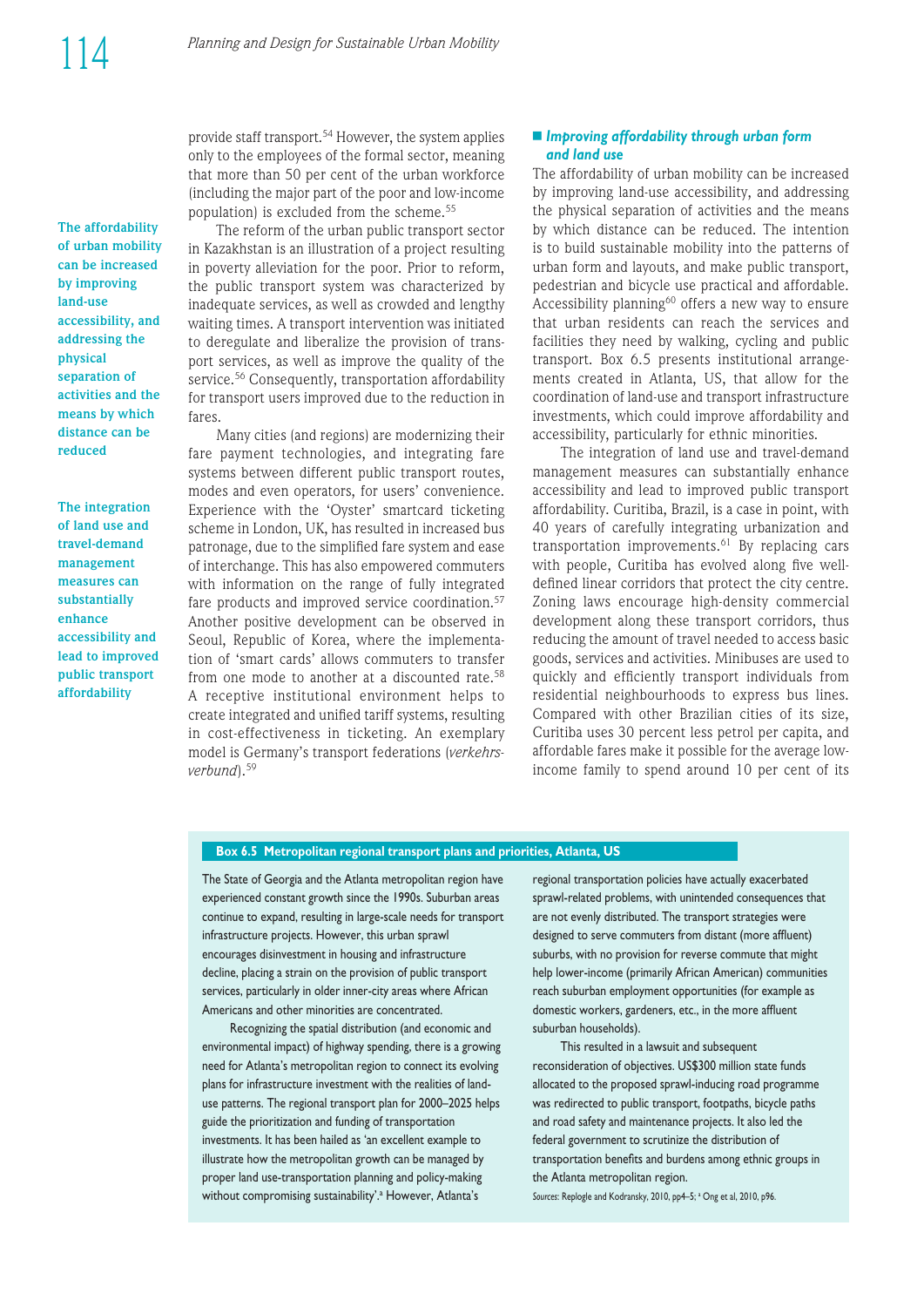income on transportation, which is relatively low in Brazil<sup>62</sup>

Public support for suitable low-cost housing near large employment centres, or for public trans port is a fundamental aspect of land-use planning. Singapore has successfully created self-sufficient new towns (in terms of jobs) and is systematically addressing the housing needs of the poor.63 The regional centres are planned as commercial centres surrounded by high-density housing, integrated with an efficient public transport system. Improving the variety of services within the neighbourhood can be an effective way of reducing the transport expenditure of low-income households. However, the Singapore experience may not be readily applicable to cities suffering urban sprawl, with low-density suburbs.

Linking urban mobility systems and housing policy makes good financial sense. Together, transportation and housing often make up a good half or more of household consumption expenditures. To the degree less is spent on transport, more income is freed up for housing consumption. This is partly the philosophy of Europe's successful car-sharing schemes. Location-efficient mortgage policies in the US encourage residents to live in high-density, highaccessibility areas that reduce their need for cars.<sup>64</sup> They allow a household to commit what it saves from not owning a car to buy a more expensive home in an area marked by location efficiency.65

# **VULNERABLE AND DIS ADVAN TAGED GROUPS AND URBAN MOBILITY**

Vulnerable and disadvantaged groups  $-$  women, ethnic minorities, elderly, disabled people, youth, children, etc. – stand to gain important social benefits from improved urban mobility networks, technologies and facilities, as improved access and mobility reduce isolation, vulnerability and dependency. However, mobility networks will need to cater to the specific needs of such groups if they are to access the benefits.<sup>66</sup> Even in well-functioning public transport systems, some passengers may be unable to afford the services offered. Furthermore, it may also be difficult for some to travel alone due to poor security, or the public transport service may be physically inaccessible for many elderly and disabled persons. Vulnerable and disadvantaged groups are often overrepresented as pedestrians, and their special needs as pedestrians should be considered. For example, elderly and disabled persons often face challenges in crossing roads or navigating congested pavements.

This section outlines the determinants of the travel behaviour of vulnerable and disadvantaged groups. It identifies global conditions, trends, challenges and impacts faced by these segments of the urban population. It also considers the extent to which urban mobility policies address or conflict with the different activity needs of such passenger groups.

### **Global conditions, trends and challenges**

Worldwide, societies are *gendered*, in that men and women often play different roles. In developed countries, women's commuting patterns are often different from men's, particularly if they are married with children. They are also most likely to 'trip-chain', implying that when travelling, they have multiple purposes and destinations within one trip.67 This is partly due to time constraints, and the fact that they normally have less access to both private and public transport. The situation is further compounded by age. On average, women are more likely to be working in part-time and lower-wage jobs than men, contributing further to women's increased expenditure in terms of time spent travelling. In the EU for example, 31.9 per cent of employed women were working part-time in 2010, compared to only 8.7 per cent of men.<sup>68</sup> Furthermore, available evidence suggests that across the globe, the percentage of women working in transport-related employment is low; with those employed in the transport sector earning 20 per cent less than men.<sup>69</sup>

While presenting similar gender differences, women's travel patterns in developing countries are affected by their multiple roles as income earners, childcare providers, household managers and maintainers of community networks.<sup>70</sup> Whether in urban or peri-urban areas, women tend to make more trips, although over shorter distances, than men. Table 6.3 provides an overview of women's urban travel patterns and constraints in developing countries.

High costs of public transport can make such services particularly prohibitive for women when it comes to reaching places of work, education or basic services. A study in Kampala, Uganda, revealed that women spend approximately 29 per cent of their income on public transport.<sup>71</sup> As a result, women appear to work closer to home than men.72 Also, women tend to walk, and they rely on public transport primarily for longer distances.

Significant levels of sexual harassment of women on urban public transport systems are frequently reported from numerous cities. For example, a Tokyo Metropolitan government survey of women who travel during rush hour in Tokyo, revealed that twothirds of the women in the 20–30 age group said they had been groped on crowded trains.<sup>73</sup> In many cities with Islamic populations, the situation is further exacerbated by the social institution of *pardah*, which prohibits the mixing of men and women in public.<sup>74</sup> In Dhaka, Bangladesh, women's exclusion from public transport results from overcrowded buses, public sexual harassment (referred to as 'Eve teasing') and **Public support for suitable low-cost housing near large employment centres, or for public transport is a fundamental aspect of land-use planning**

**While presenting similar gender differences, women's travel patterns in developing countries are affected by their multiple roles as income earners, childcare providers, household managers and maintainers of community networks**

**High costs of public transport can make such services particularly prohibitive for women**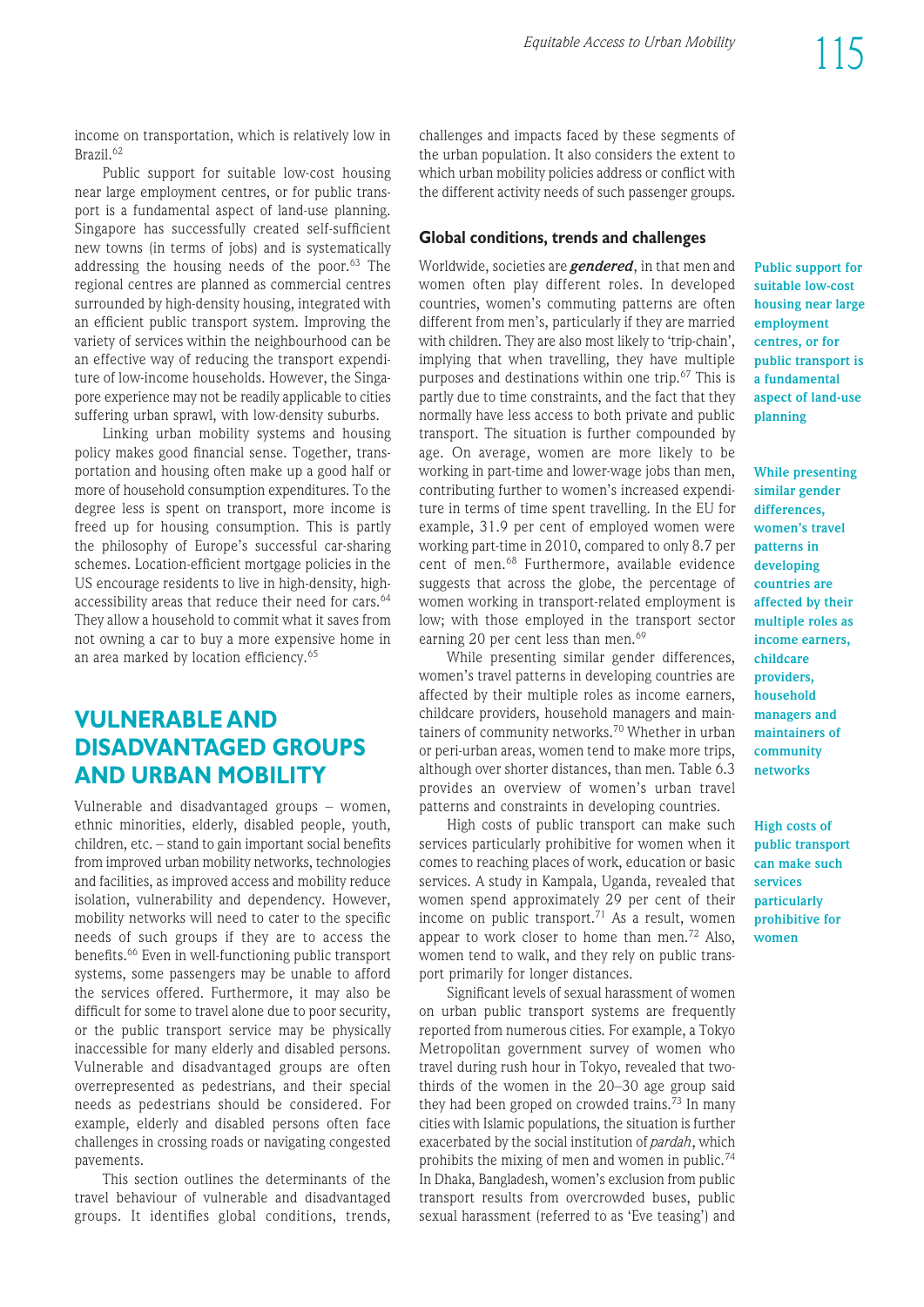| Table 6.3                                                            | <b>Urban areas</b>                                                                                                                                                                                                           | Peri-urban areas                                                                                                                                                                                                                                      | All areas                                                                                           |
|----------------------------------------------------------------------|------------------------------------------------------------------------------------------------------------------------------------------------------------------------------------------------------------------------------|-------------------------------------------------------------------------------------------------------------------------------------------------------------------------------------------------------------------------------------------------------|-----------------------------------------------------------------------------------------------------|
| Female travel patterns<br>and constraints in<br>developing countries | • Women are more likely to walk than men.<br>• Women have more diverse destinations and<br>modal splits than men.<br>• Women have a greater reliance on public<br>transport than men.<br>Source: Based on World Bank, 2010a. | • Women have fewer transport options than men.<br>• Women incur higher transport costs and more<br>waiting time than men.<br>• The number of trips and distance travelled by<br>women is often linked to transport accessibility<br>rather than need. | • Personal safety and security.<br>• Harassment.<br>• Comfort.<br>• Cultural constraints and norms. |

#### **The major cause of drop-outs in primary schools in developing countries is the distance that children have to walk to reach their schools**

inadequate sidewalks that hinder their access to the workplace.75 Markedly, women will change their trans port behaviour and have their trans port options constrained if they perceive urban transport to be unsafe.76

Furthermore, evidence suggests that the planning, provision and operation of public transport in particular – and urban mobility in general – is primarily undertaken by men. Given that 'women's travel patterns are different from men's, and these differences are characterized by deep and persistent inequalities . . . [whereby they] have inferior access to both private and public means of transport'77 there is a strong case for mainstreaming gender concerns in the working ethos of urban transport organizations.78

The mobility needs of *children* and *youth* (Box 6.6) are primarily related to their need to access educational facilities and childcare and related services. Due to their age, the majority of youth under the age of 18 in developed and developing countries alike are unable to drive.<sup>79</sup> Thus, someone has to

**Figure 6.1 Proportion of world population under the**





provide them with transportation, when distance and other factors become barriers. In most countries, the greatest burden of this passenger-serving trip-making falls on women.<sup>80</sup>

Across the globe, evidence suggests that children's travel needs have a significant impact on household travel patterns, due to the largely cardependent nature of those needs. This partly reflects the parents' perceptions of traffic danger, which are supported by statistics on accident rates involving children, particularly when they are walking or cycling. In South Africa, more than 26 child deaths per 100,000 population occur as a result of road traffic crashes, compared to 1.7 per 100,000 in the EU. In Bangladesh one in every four road deaths and one in six serious injuries experienced by the poor involves a child.<sup>81</sup>

With respect to education, the major cause of drop-outs in primary schools in developing countries is the distance that children have to walk to reach their schools. Studies in Nepal show that for every kilometre a child walks to school, the likelihood of school attendance drops by 2.5 per cent. $82$  This figure rises for girls and children with disabilities. Fatigue, exhaustion and risk of dangers, such as sexual assault, are some of the contributory factors to non-attendance or irregular attendance.<sup>83</sup>

Public and informal motorized transport provides greater mobility and a means of independent travel for youth. Whereas a majority of developed countries have dedicated school bus services in prominent schools, the poorest are often dependent on public and informal transport. In the context of developing countries, typical problems of informal transport parallel those of public transport related to

#### **Box 6.6 Children and youth: Population trends**

As indicated in Figure 6.1, children and youth contribute a steadily diminishing proportion of populations world-wide. While 34.3 per cent of the global population were under the age of 15 in 1950, this figure has decreased to 26.2 per cent in 2013, and is projected to decline further to 20.5 per cent by 2050. It should be noted, however, that at the same time, the total population of children and youth under the age of 15 has more than doubled, from 869 million in 1950 to 1866 million

in 2013. Projections indicate that the population below the age of 15 will stabilize at about 1.9 billion by the year 2050.

A similar trend can be seen for the 15–19 age group, where the global population has nearly tripled from 239 million in 1950 (9.4 per cent of world total) to 601 million in 2013 (8.4 per cent of world total), and is expected to grow slowly to 628 million by 2050 (6.7 per cent of world total). *Source*: UN, 2011a.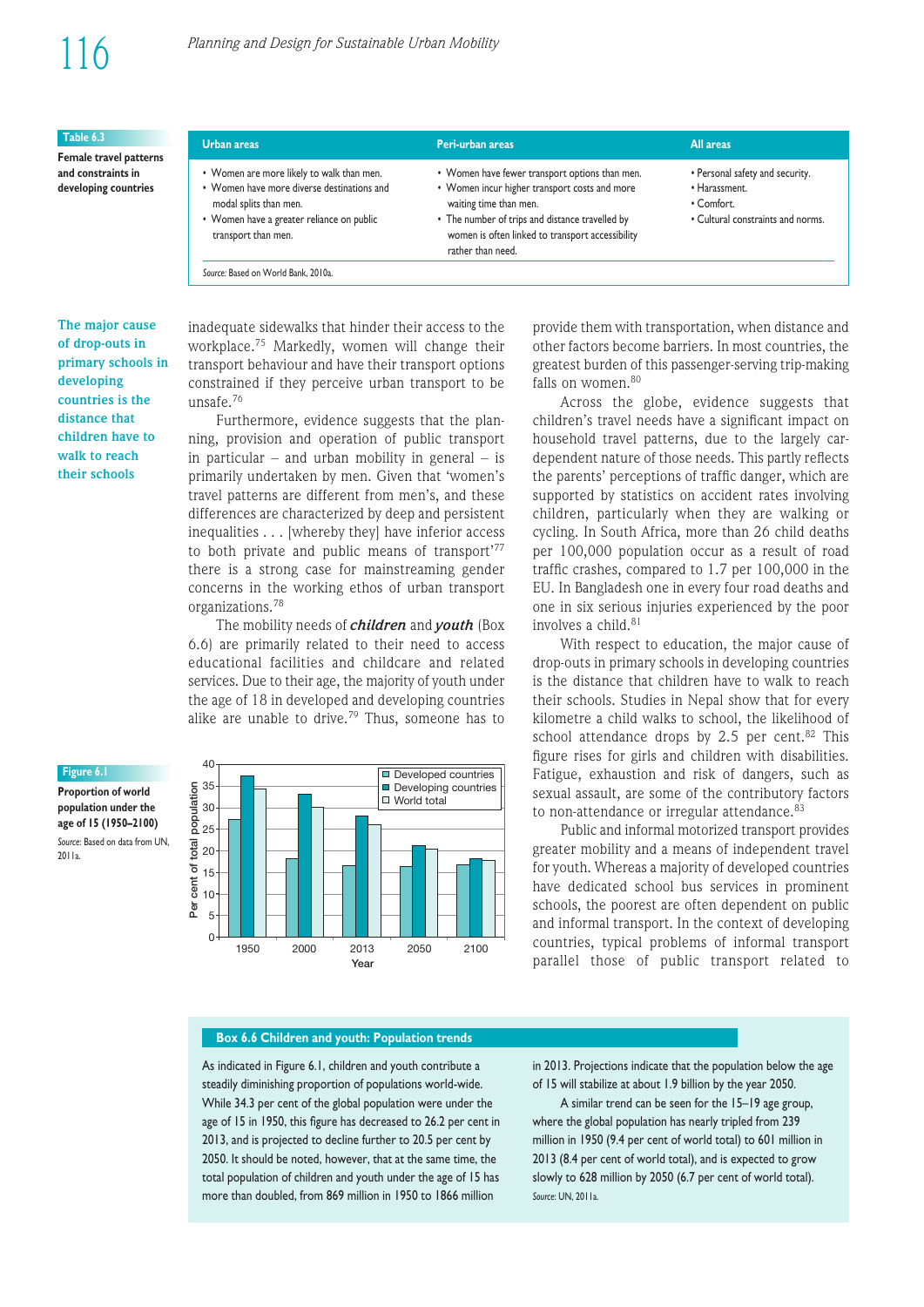| <b>Region</b>                                     | <b>All people</b> | <b>Males</b>        |                                 |                         | <b>Females</b>      |                         |                         |
|---------------------------------------------------|-------------------|---------------------|---------------------------------|-------------------------|---------------------|-------------------------|-------------------------|
|                                                   | and ages %        | $0 - 14$ years<br>% | 15-59 years<br>%                | 60 years<br>and older % | $0 - 14$ years<br>% | <b>15-59</b> years<br>% | 60 years<br>and older % |
|                                                   |                   |                     | Severe disability:              |                         |                     |                         |                         |
| World                                             | 2.9               | 0.7                 | 2.6                             | 9.8                     | 0.7                 | 2.8                     | 10.5                    |
| High-income countries                             | 3.2               | 0.4                 | 2.2                             | 7.9                     | 0.4                 | 2.5                     | 9.0                     |
| Low- and middle-income countries (by WHO region): |                   |                     |                                 |                         |                     |                         |                         |
| Africa                                            | 3.1               | 1.2                 | 3.3                             | 15.7                    | 1.2                 | 3.3                     | 17.9                    |
| America                                           | 2.6               | 0.7                 | 2.6                             | 9.2                     | 0.6                 | 2.6                     | 9.2                     |
| South East Asia                                   | 2.9               | 0.7                 | 2.7                             | 11.9                    | 0.7                 | 3.1                     | 13.2                    |
| Europe                                            | 3.0               | 0.9                 | 2.8                             | 7.3                     | 0.8                 | 2.7                     | 7.2                     |
| Eastern Mediterranean                             | 2.8               | 0.9                 | 2.9                             | 11.8                    | 0.8                 | 3.0                     | 13.0                    |
| <b>Western Pacific</b>                            | 2.7               | 0.5                 | 2.4                             | 9.8                     | 0.5                 | 2.4                     | 10.3                    |
|                                                   |                   |                     | Moderate and severe disability: |                         |                     |                         |                         |
| World                                             | 15.3              | 5.2                 | 14.2                            | 45.9                    | 5.0                 | 15.7                    | 46.3                    |
| High-income countries                             | 15.4              | 2.9                 | 12.3                            | 36.1                    | 2.8                 | 12.6                    | 37.4                    |
| Low- and middle-income countries (by WHO region): |                   |                     |                                 |                         |                     |                         |                         |
| Africa                                            | 15.3              | 6.4                 | 16.4                            | 52.1                    | 6.5                 | 21.6                    | 54.3                    |
| America                                           | 4.1               | 4.6                 | 14.3                            | 45.1                    | 4.3                 | 14.9                    | 43.6                    |
| South East Asia                                   | 16.0              | 5.3                 | 14.8                            | 57.5                    | 5.2                 | 18.0                    | 60.1                    |
| Europe                                            | 16.4              | 4.4                 | 14.9                            | 41.9                    | 4.0                 | 13.7                    | 41.1                    |
| Eastern Mediterranean                             | 14.0              | 5.3                 | 13.7                            | 53.1                    | 5.2                 | 17.3                    | 54.4                    |
| <b>Western Pacific</b>                            | 15.0              | 5.4                 | 14.0                            | 46.4                    | 5.2                 | 13.3                    | 47.0                    |

unregulated fares. In Dar es Salaam (Tanzania), Colombo (Sri Lanka) and Faisalabad (Pakistan), trans port operators will not ferry school children and pensioners on concessionary fares, and/or they break their journey arbitrarily to ensure a double payment.<sup>84</sup>

It has been estimated that there are more than 1 billion people in the world with some form of disability (i.e. 15.3 per cent of the global population). Among these, 'nearly 200 million experience considerable difficulties in functioning'85 (i.e. 2.9 per cent of the population). As can be seen from Table 6.4, the prevalence of disability is generally higher in developing countries than in developed countries and highest among older persons. More than half of the population aged 60 years or older in many developing countries are suffering from moderate or severe disabilities, compared to about a third in developed countries.

People with disabilities often find transport to be limited, unaffordable or inaccessible, and frequently cite lack of adequate transport as a barrier to accessing healthcare.<sup>86</sup> In the years ahead, disability will become an even greater concern. This is due to ageing populations and the higher risk of disability in older people, as well as the global increase in chronic health conditions such as dia betes, cardiovascular disease, cancer and mental health disorders. Since 1950, the proportion of *older persons* (i.e. those aged 60 or more) has been rising steadily, from 8.1 per cent in 1950 to 11.7 per cent in 2013, and is expected to reach 21.8 per cent in 2050 (Figure 6.2). By 2050, it is estimated that 3.2 million people will be over 100 years old; of which 1.3 million will live in developing countries. $87$ Whereas mobility is important for daily living, many people who have got used to driving their own cars will have to stop driving due to age-related disabilities.

The challenges faced by these people vary considerably, due to the different types of disabilities and their impact on mobility. For example, hearingimpaired and vision-impaired persons in wheelchairs face different obstacles and thus need a variety of assistance methods.88 Their movement is impaired by steps, stairways, etc., which require redesign of floor space requirements and facilities.<sup>89</sup> Furthermore, where there is no pedestrian infrastructure  $$ such as signage or zebra crossings – they may need to travel with an escort, or use special guidance equipment. Older persons and persons with disabilities



#### **Table 6.4**

**Estimated prevalence of moderate and severe disability, by region, sex and age (2004)**

### **People with disabilities often find transport to be limited, unaffordable or inaccessible**

## **Figure 6.2**

**Proportion of world population 60 years and older (1950–2100)** *Source*: Based on data from UN, 2011a.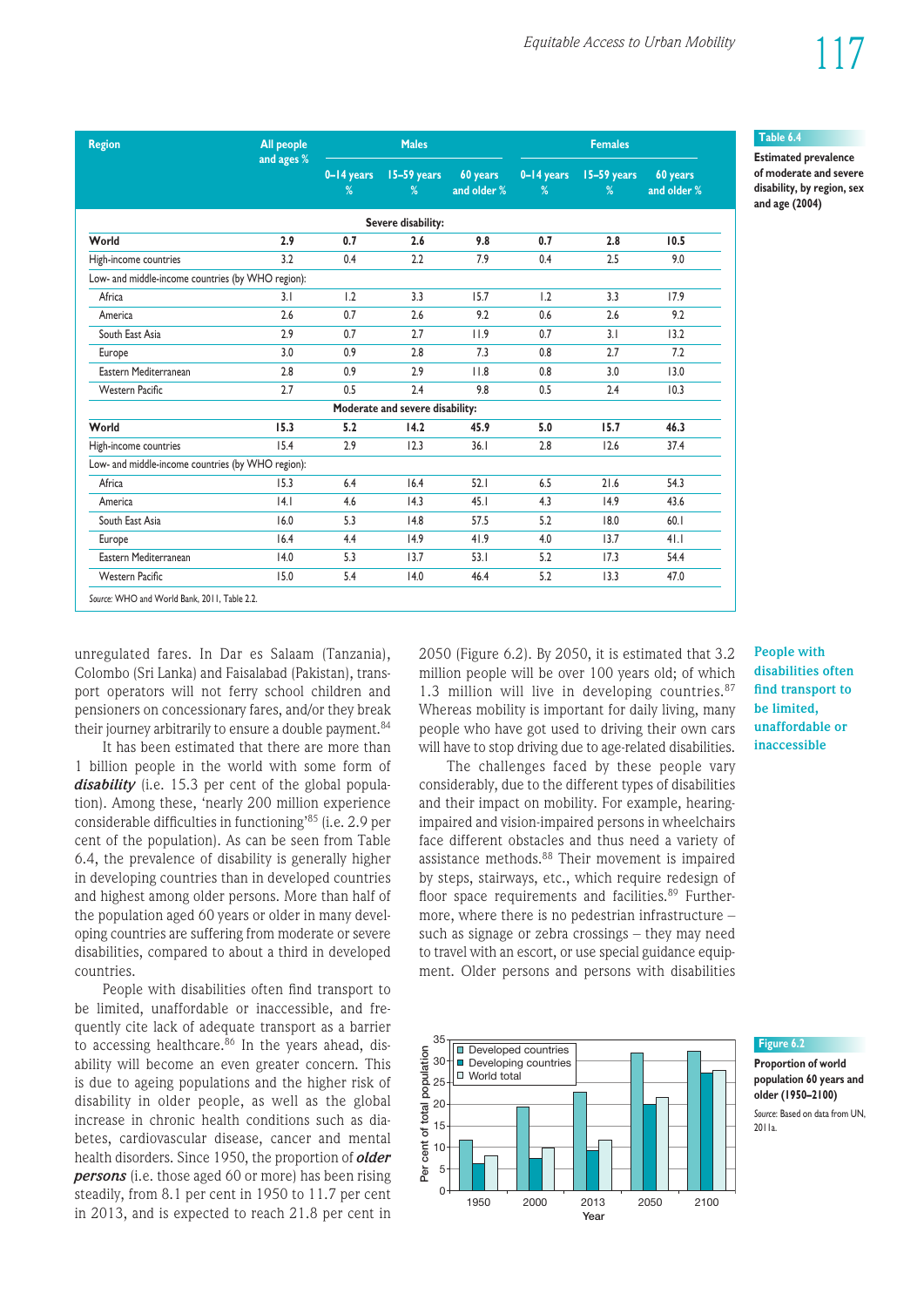would thus benefit from design modifications such as better information systems and low-floor vehicles.<sup>90</sup> Privately run services such as shared taxis and minibuses are preferred by older and disabled persons due to their demand for door-to-door services. Nevertheless, most of these vehicles are not able to accommodate the users of wheelchairs and can be prohibitively costly. The alternative of hiring private trans port is often out of the price range of disabled people, and parking spaces exclusively for their use in the central city are limited.

**The participation of women transport users is critical for the establishment of equitable practice and the development of gender-sensitive understanding of transport needs and systems**

While many countries have legislative frameworks requiring these challenges be addressed, effective responses are limited. African countries in particular suffer from insufficient monitoring, implementation and realization of such legislation.<sup>91</sup> The adoption of the United Nations' Standard Rules on the Equalization of Opportunities for Persons with Disabilities in 1994<sup>92</sup> and the Convention on the Rights of Persons with Disabilities in 2006<sup>93</sup> signalled broad international consensus on how disability issues should be addressed. National regulations are also in place on a country-by-country basis.

It should also be noted that many persons suffer from several different types of vulnerability and/or disadvantage. Women with disabilities for example often suffer compounded discrimination on the grounds of gender and available income in addition to the impairment.

#### **Policy responses and innovative practices**

There is a wide range of policy options and initiatives in place in some cities that have worked to improve mobility for the urban poor and enhance urban access for vulnerable and disadvantaged groups. Some of the policies and programmes described here do not require expenditure. Others could result in savings or payback from spin-off effects through more cost-effective management. Cities at various levels of development can draw on the experiences of other cities for further development or for improving existing conditions. The actual design of the policy or practice will have to be modified for the specific circumstances of each individual city.

In recent years, there have been significant developments in the methodologies associated with gender planning in respect of accessibility, mobility and transport organization. Evidence shows that many countries have integrated gender into their transport programmes and projects.<sup>94</sup> Opportunities need to be provided for women to gain meaningful and beneficial employment in the transport sector. Hiring female bus operators was a key component of the Trans Jakarta BRT initiative in Indonesia, which provided Indonesian women with a first opportunity of formal, regularized employment in the sector.<sup>95</sup> Experience shows that increased female recruitment helps advance gender equality in society in general, and also increases women's level of comfort and security in negotiating transport situations.<sup>96</sup>

Such a focus on gender issues is justified by the fact that it enhances the effectiveness of actions in the transport sector, and therefore impacts on poverty reduction. Data on user needs and access constraints should be gender disaggregated and collected through routine transport project monitoring and evaluation processes.97 A recent World Bank pilot study in Lesotho that promotes the use of cognitive mapping exercises and geographic information system (GIS) for gender-sensitive transport planning is a good example of one such programme to map targeted stakeholder use patterns for integration with planning.<sup>98</sup> The participation of women transport users is critical for the establishment of equitable practice and the development of gender-sensitive understanding of transport needs and systems (Box 6.7).

Establishing a sustainable urban transport system requires a comprehensive and integrated approach to policy-making, with the aim of delivering peopleoriented, affordable and environmentally friendly

#### **Box 6.7 Women's participation in the transport sector in China**

As part of an urban transport project in Liaoning Province, China, women were integrated into the various phases of the project, with the specific aim of increasing their participation. The project specification was established through community participation with separate focus groups for both men and women. This made it possible to identify the number of journeys made on a daily basis, which prompted priority to be given to the issue of pavements, road drainage, hard shoulders and their separation from the carriageway used by motor vehicles, lighting and signing.

By providing a specific forum for women, planners learned about specific concerns, opportunities and needs voiced by a key stakeholder in the project that may not have been raised in mix-gendered discussions. Women expressed concerns about the lack of security encountered in using buses: dark alleys, lengthy waiting times and vulnerability to traffic accident and injury. The outcome led to changes being made to the initial project in order to hasten improvements to secondary roads and traffic management. Precedence was given to the creation of pathways and pedestrian crossings, the installation of public lighting and improved frequency of bus services.

*Source*: Duchène, 2011.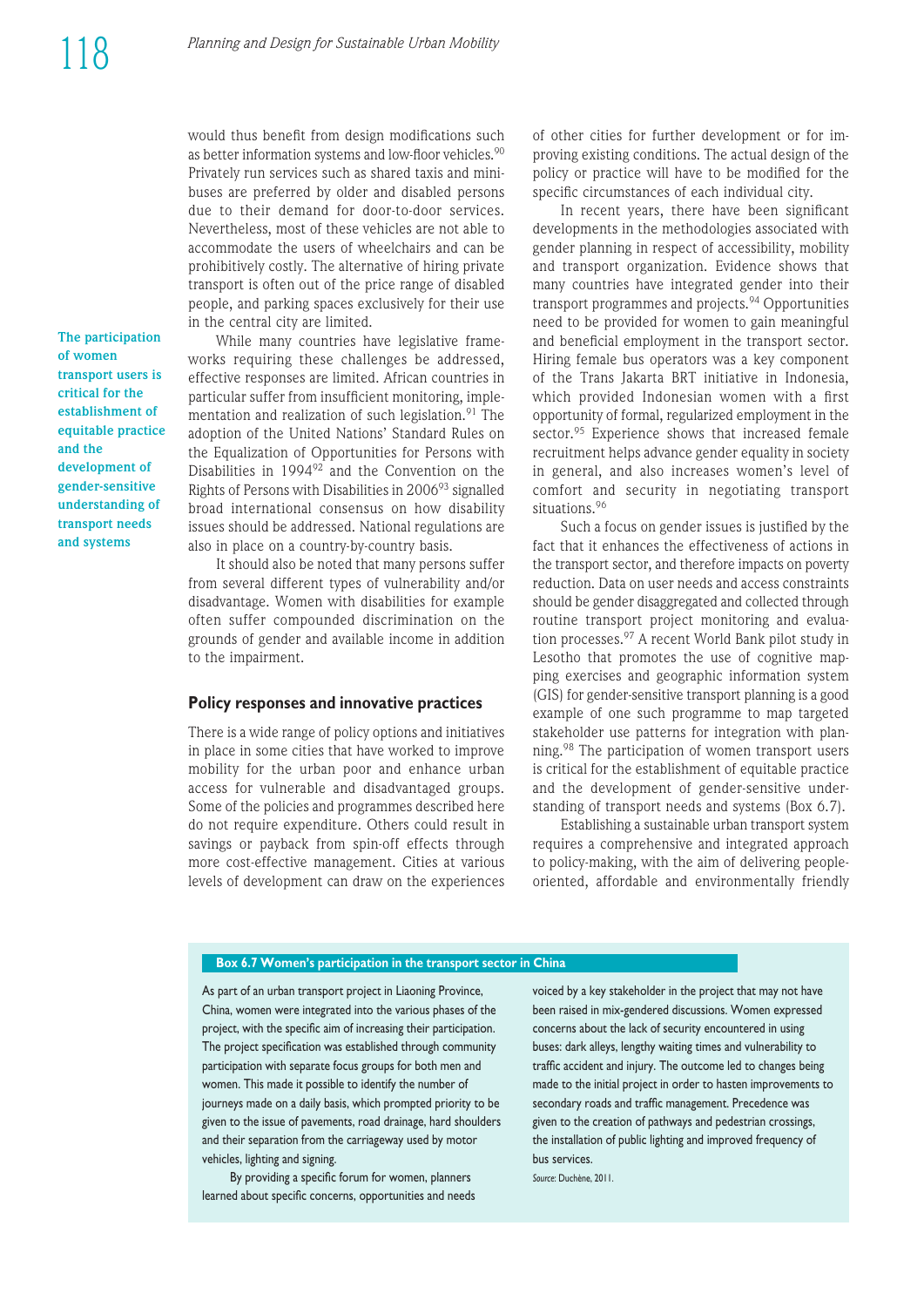mobility systems. The following sections give practical examples of policy responses that seek to deliver transportation that is gender sensitive, efficient, safe and responsive to the mobility needs of vulnerable and disadvantaged groups.

#### **n Gender-sensitive design, infrastructure and** *services*

Public transportation planning must be based on a recognition of the distinct needs of women's distinct roles, needs and experiences. As such, gender mainstreaming is essential. In Bangladesh, an Asian Devel opment Bank project aims to improve infrastructure facilities and the design of transport vehicles.<sup>99</sup> The project takes account of women's specific needs (public toilets, separate market stalls, lower steps in buses, etc.). It also reserves 15 per cent of the small businesses located along the roads under construction for women.100 The small modifications made to the existing infrastructure balance women's needs for privacy with their need for social inclusion. Further more, it begins the process of further integrating women into social and economic domains that are traditionally segregated by sex, and often dominated by men.

Other policy initiatives focus on safeguarding women's safety and comfort in urban transport. Passenger rail cars reserved for 'women only' have been implemented in Japan, Brazil, Egypt, Mexico, India, Belarus and the Philippines. Similarly, womenonly taxis are found in countries with large Islamic populations, such as Lebanon, Syria and the United Arab Emirates.<sup>101</sup> Most of these cabs are clearly marked in pink and feature women drivers. Whereas such sex-segregated initiatives are often debated, they have undoubtedly improved conditions for female passengers.<sup>102</sup>

In France, rolling stock manufacturers pledge to follow a charter proposed by an association called *Femmes en mouvement, les transports au féminin*, which requires the association to be present during the design of new vehicles.<sup>103</sup> Consultations are carried out in relation to safety, accessibility, internal configuration and respect for the environment. This helps to improve the gender sensitive design of public transport vehicles to accommodate women with children and/or shopping bags such as womenonly carriages, child seating, storage spaces for prams and shopping.

In many developing countries, means of transport such as carts, bicycles and animals are considered a cost-effective manner to assist in meeting women's mobility needs.<sup>104</sup> Bicycles have often been recommended as a means of increasing the overall mobility of women, to enhance their socioeconomic and political participation. A study in India shows women's preference for the door-to-door demand service provided by auto-rickshaws.105 The construction of segregated lanes for auto-rickshaws can reduce time burdens and benefit disadvantaged groups.

New mobility services – such as carpooling schemes reserved for women – are beginning to thrive throughout North America and Europe.<sup>106</sup> Such programmes provide the convenience of inexpensive access.<sup>107</sup> Families, commuters and employers are able to share cars at different times of the day, with subsidized or preferential parking. In Germany, well-lit parking sections have been set aside for women near stairs and elevators in multi-storey parking lots to ensure their safety.<sup>108</sup> Similarly, laws supporting disability parking privileges ensure that persons with disabilities have access to parking that does not present an undue hardship. For instance, the UK's blue badge disabled parking scheme helps disabled people with severe mobility problems to access goods and services, by allowing them to park close to their destination.<sup>109</sup>

Private transport options for many elderly and disabled travellers are also increasing (Box 6.8). There are a number of stable non-motorized vehicles, such as three-wheeled bicycles, hand-operated bicycles and a variety of carts in use. In Bangladesh,

### **Public transportation planning must be based on a recognition of the distinct needs of women's distinct roles, needs and experiences**

**Box 6.8 Private transport for special groups** 

Many cities, particularly in developed countries, promote the use of private transport for disabled people by licensing the use of scooters, motorized three-wheelers or electric wheelchairs. Furthermore, street or pavement designs are modified to accept them. In Belgium, loans and grants are provided for car-adaptation and training costs, both of which allow disabled people to enter the labour force. In many parts of the world, protected right or left turns are used as a safety measure particularly for the elderly, as well as designated turning lanes which aid in channelling the disabled away from through-traffic.

Many elderly people prefer to use private motor vehicles; however, the standards therein need to be tailored to meet the needs of the elderly and frail. Car designs need to take the functional mobility limitations of elderly, frail and disabled groups into account. Extensive research in road standards is important for finding the most suitable conditions for disabled and elderly road users.

Although the issue of aging populations has been less of a political issue in developing countries, it should be noted that the conditions for many aging and disabled road users in such countries are often deplorable, thus obstructing their right of access.

*Source*: OECD, 2001, citing OECD, 1986.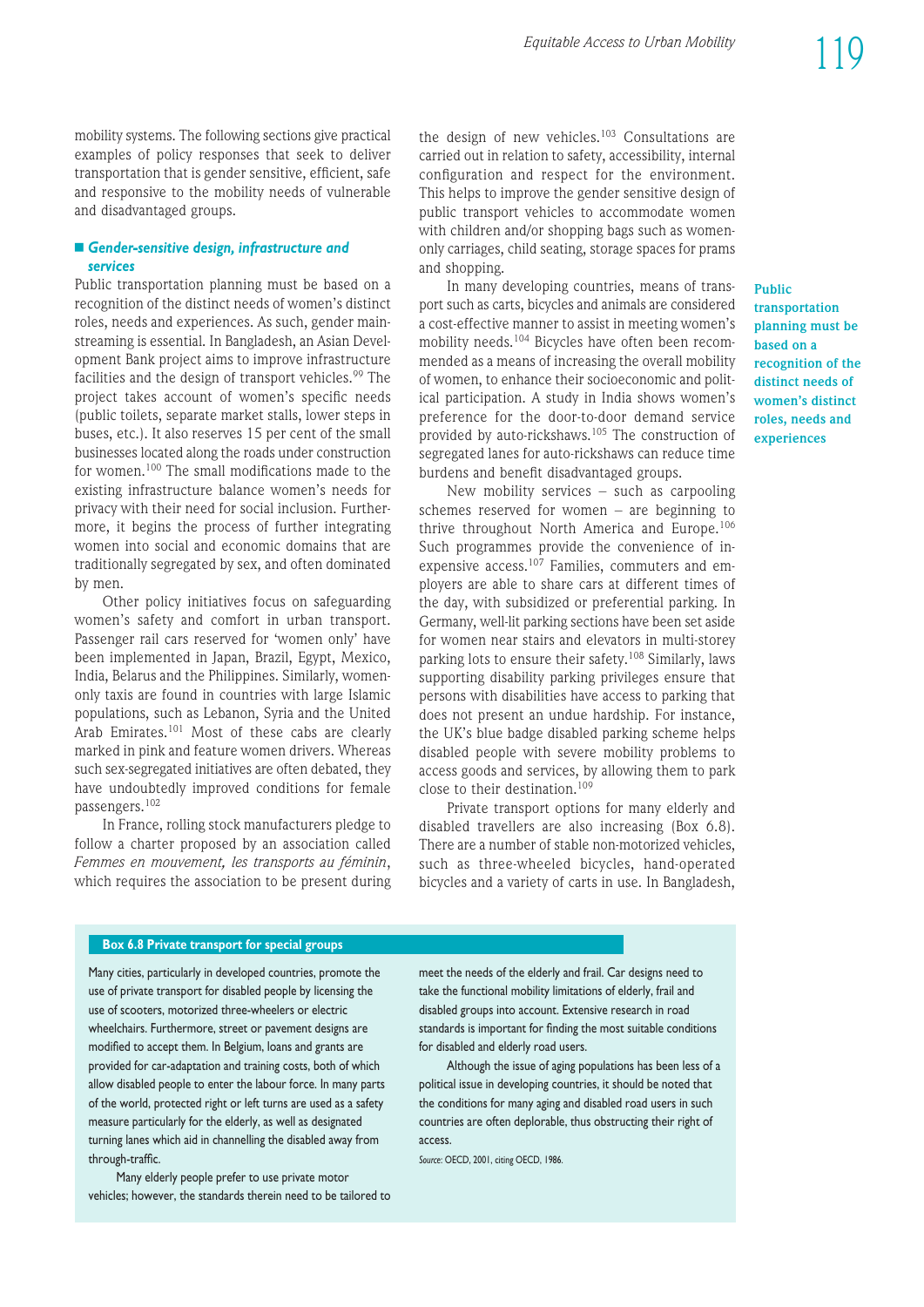**Integrated fare structures make it relatively easy and less expensive for vulnerable and dis advan taged groups to travel, particularly when undertaking tripchains**

**Building exclusive sidewalks as components of road and transport projects responds well to . . . vulnerable users' travel needs by increasing pedestrian accessibility and safety**

hand-propelled tricycles provide valuable local mobility and are environmentally friendly.<sup>110</sup> Other motorized vehicles on the market include electric wheelchairs, three-wheeled motorized vehicles and cars and vans with hand controls.

Fare structures allow governments to determine who pays and who benefits.<sup>111</sup> In countries such as the UK, Denmark, Spain (Madrid) and Mexico (Mexico City), just to mention a few, special categories of passengers – such as students, children, the elderly and the unemployed – travel free or at least at a reduced fare.<sup>112</sup> There is a strong case for cross-subsidies to increase affordability, as has been done in Bogotá, Colombia, where the fare for lowincome groups is subsidized by that of higher-income groups.113 Integrated fare structures make it relatively easy and less expensive for vulnerable and disadvantaged groups to travel, particularly when undertaking trip-chains. For example, in Denmark, financial grants from the government have allowed integration of train and regional bus services, enabling passengers crossing regional borders to use a single ticket – even if the journey requires a transfer involving different public transport companies. Similar grants have allowed free public transport for children under the age of 12 who are accompanied by an adult. $114$ 

#### ■ *Increasing pedestrian accessibility and safety*

Building exclusive sidewalks as components of road and transport projects responds well to women's and other vulnerable users' travel needs by increasing pedestrian accessibility and safety. A majority of cities in developed countries have launched a curbcut programme whereby all new sidewalks will be built with curb cuts that allow wheeled pedestrian traffic to negotiate the height change comfortably while at the same time helping sight-impaired people identify the street margin when using walking aids such as a cane.<sup>115</sup> Cities such as Mexico City, Rio de Janeiro (Brazil) and Pretoria (South Africa) have installed thousands of curb cuts to existing footways.116 Agencies such as the World Bank are also increasing their focus on improving infrastructure for non-motorized transport.<sup>117</sup>

In Tokyo, Japan, a textured surface identifies the change in level, including the direction, of the pedestrian crossing.<sup>118</sup> The textured area is bright yellow and clearly visible, with curb cuts installed in existing sidewalks. At key intersections, the timings of the pedestrian crossing lights have been increased by 20 per cent to accommodate the slower crossing speed of elderly or disabled pedestrians.<sup>119</sup> Locations for the installation of light and sound signals for pedestrian crossings are also identified. Different sounds inform pedestrians whether or not it is safe to cross and whether they are crossing in an east to west direction or a north to south direction.<sup>120</sup> In Ottawa, Canada, for example, 'peep-peep' sounds are used for east to west crossings and 'cuckoo' sounds for north to south.<sup>121</sup> Pedestrians may press a button to activate the pedestrian crossing light. In some cases, where there is sufficient wheelchair traffic, wheelchair sensors may be installed.

The make-up of streets and the built environment can play a role in physical activity promotion and active travel behaviours, especially among children to and from school.<sup>122</sup> For instance, the availability of paved roads had a significant influence in school attendance levels in a community in Morocco. Attendance rates rose from 21 per cent to 48 per cent for girls and from 58 per cent to 76 per cent for boys.123 School travel is an opportunity to shift a portion of car trips to walking and cycling, if accessibility, safety and the social benefits of the experience are recognized and addressed.

#### n *'Universal design' or 'access for all'*

Across the globe, many countries are introducing legislation that requires transport services to be made more accessible, to conform to international law (Box 6.9). South Africa, for example, has adopted an integrated national disability strategy committed to developing accessible and affordable public transport. In 2010, the UK government passed an act that covers accessibility issues related to age, ethnicity, gender and disability as part of a single integrated approach to ensure equal access for all.<sup>124</sup>

In Europe, and more recently in North America, access to urban public transport has been transformed by the introduction of low-floor vehicles.<sup>125</sup> Passengers in wheelchairs can board the bus via a simple ramp or directly from the sidewalk if the curb is raised at stops. Inside the bus, there is space to park wheelchairs and strollers, where they can be secured

#### **Box 6.9 Convention on the Rights of Persons with Disabilities (Article 9, paragraph 1)**

'To enable persons with disabilities to live independently and participate fully in all aspects of life, States Parties shall take appropriate measures to ensure to persons with disabilities access, on an equal basis with others, to the physical environment, to transportation, . . . and to other facilities and services open or provided to the public. . . . These measures, which shall include the identification and elimination of obstacles and barriers to accessibility, shall apply to, inter alia: (a) Buildings, roads, transportation and other indoor and outdoor facilities, including schools, housing, medical facilities and workplaces'.

*Source*: http://www.un.org/disabilities/documents/convention/convoptprot-e.pdf, last accessed 25 March 2013.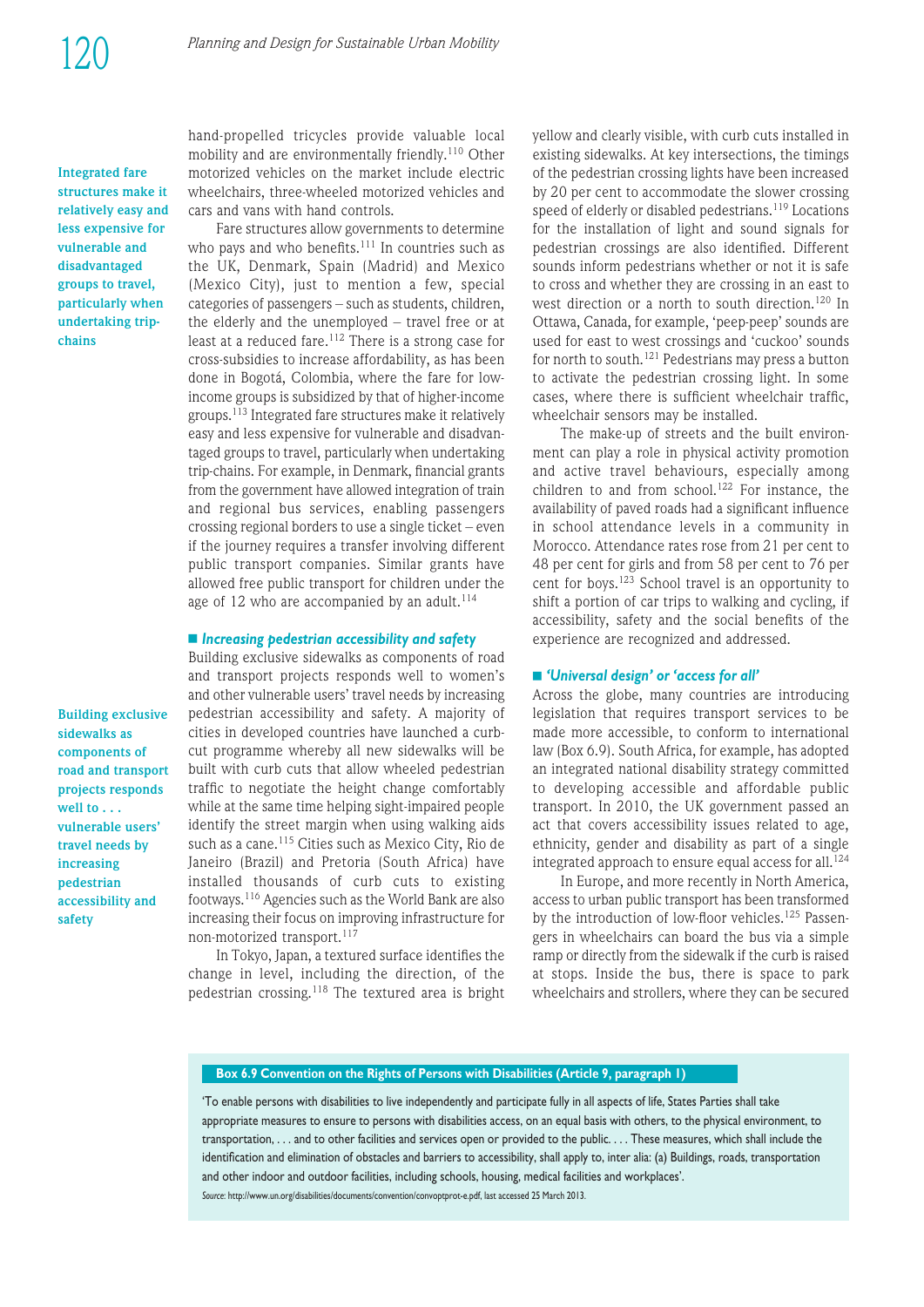with a clamp belt. This caters for people with small children or baggage, persons with disabilities and frail elderly persons.

In Delhi, India, a local NGO has worked with trans port authorities to make metro stations barrier free; to include safety features and tactile guide ways126 on platforms; and to ensure carriages have adequate space for wheelchair users.<sup>127</sup> Similarly, a forum bringing together an advocacy group for the disabled in Mexico City has led to thousands of kerb ramps on major streets and the introduction of accessible buses and trolley buses.<sup>128</sup>

Accessible taxis, both purpose-built and modified vans, are also becoming more prevalent. In Canada, the Province of Ontario offers a grant to adapt taxis to accommodate all users.<sup>129</sup> Private-sector companies may adapt one or more of their fleet and provide regular service and they send accessible taxis to disabled passengers who call for them. A variation on taxi service is the 'Dial-a-ride' service that works in many cities in the US and the UK.<sup>130</sup> In Berlin, a 'telebus' operates on the same principle.131 Often, disabled passengers are given a 'travel card' and then allowed a certain number of rides.

Some attempts have also been made to ensure that information is availed to passengers in an easily understood manner. For instance, a number of taxis in Hong Kong have audio devices that provide the taxi fare in English, Putonghua and Cantonese.<sup>132</sup> It is also important that authorities promote disability awareness and training of public transport drivers and conductors to improve the assistance they offer passengers with special needs. Part of Mexico City's public information campaign aims to raise awareness among the general public about the integrated system of accessible pedestrian and trans port services in the city. Sensitivity training for taxi drivers has also been considered.133

# **SAFETY AND SECURITY IN URBAN MOBILITY SYSTEMS**

Safety and security are key components in creating sustainable urban mobility systems, particularly in making roads safer and more secure for vulnerable and disadvantaged road users, including the poor. Likewise, improving the safety and security of transport modes can be an extremely important step in encouraging transport users to change to alternative (and more sustainable) modes. Numerous terror attacks against urban infrastructure during the last two decades have compelled stakeholders to understand transport security as more than a single element of the global networks that move people and goods.134 Once a routine component of modern trans portation, security now represents an urgent national priority.

#### **Global conditions, trends and challenges**

This section examines the trends and impacts of traffic accidents in urban areas.<sup>135</sup> It considers reducing the global burden of such accidents through improved policies, road design and safety and traffic management. It also looks at transportation security more generally, in terms of people's (real or perceived) assessments of personal security. Due to the paucity of data on urban areas, this section refers to road traffic accident data at the national level.

#### ■ Road traffic accidents

Road traffic accidents are the ninth leading cause of death worldwide, accounting for 2.2 per cent of all deaths or 1.2 million deaths per year. The WHO estimates that a further 20–50 million are injured in road traffic crashes each year. The highest road traffic fatality rates occur in Africa and the Middle East (about 32 per year per 100,000 population). The average road traffic fatality rate of developing countries (about 20 per year per 100,000 population) is nearly twice that of developed countries. In fact, more than 90 per cent of fatalities occur in developing countries,136 despite the fact that these countries have only 33 per cent of all registered vehicles.<sup>137</sup>

About half of the fatalities are in the most productive age group (15–44 years). In the 15–29 years age group, road traffic accidents are the leading cause of death. Males are overrepresented among fatalities in all age groups.138 The most vulnerable road users – pedestrians, cyclists and motorized twowheelers – account for nearly half of all road traffic fatalities. And, as can be seen from Figure 6.3, the proportion of fatalities among such vulnerable users is significantly higher in developing countries than in developed countries.

The predominance of vulnerable road-user casualties in Asian and African countries can be attributed to the unique traffic mix on the roads, characterized by the abundance of vehicles and nonmotorized transport, as well as a lack of segregated facilities in the road network.<sup>139</sup> Poor enforcement of traffic safety regulations due to inadequate resources, administrative problems and corruption, exacerbate the situation further.<sup>140</sup> Arguably, the number of accidents and fatalities is likely to increase before they can be reduced, placing a strain on the poor public health infrastructure in developing countries. In India, road traffic injury patients account for 10–30 per cent of all admissions to surgical wards.<sup>141</sup> Delays in emergency response time can compromise the patient's recovery, resulting in adverse health outcomes and long-term disability. Furthermore, lack of trained expertise in trauma care, in many developing countries in particular, often results in treatable injuries becoming permanent or life threatening.<sup>142</sup> The annual cost of road traffic accidents in developing countries has been estimated

**Safety and security are key components in creating sustainable urban mobility systems**

**Road traffic accidents are the ninth leading cause of death worldwide**

**In the 15–29 years age group, road traffic accidents are the leading cause of death**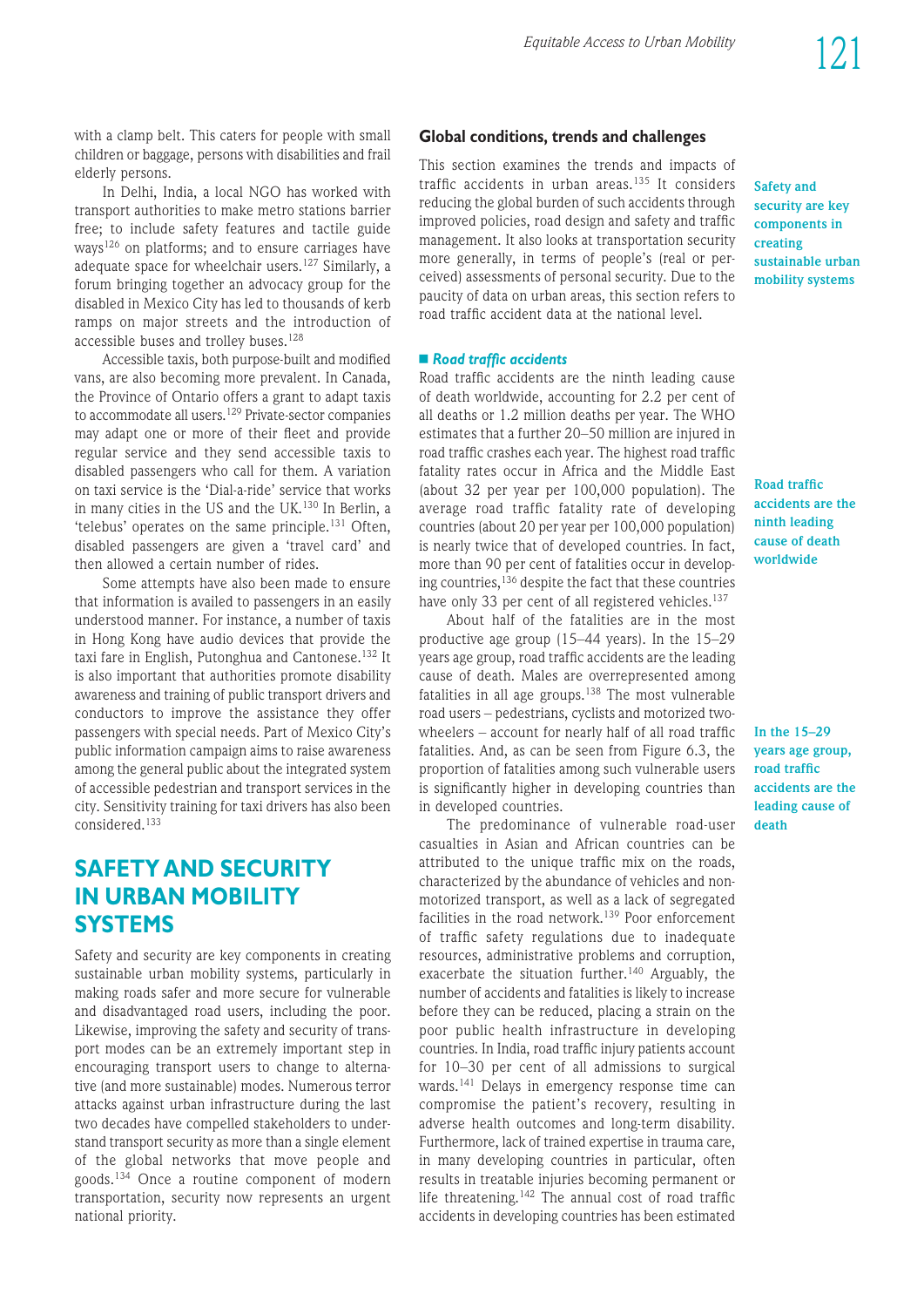India

#### **Figure 6.3**

**Road traffic fatalities by modes of transport** Note: 'LDV occupants' = 'Light-duty vehicle occupants', i.e. occupants of cars, small passenger vans, SUVs and personal-use light trucks.

*Source*: WBCSD, 2004, p43.

China Other Asia Africa Middle East Former Soviet Union Latin America Eastern Europe OECD Pacific OECD Europe OECD North America Motorized two-wheelers  $P$ edestrians + bicyclists 0 20 40 60 80 100 **Percent of total road related deaths**

**There is . . . an urgent need for an effective system of accident recording and analysis**

**Crimes . . . such as being robbed or killed while waiting at a bus stop – discourage many people from using public transport**

**Inadequate street lighting and poor design of public transport stops tends to 'facilitate' sexual harassment and gender violence**

as at least US\$100 billion a year.<sup>143</sup> Add to this the already considerable cost of congestion in cities, and the combined cost of a lack of road safety and accessibility is daunting.

Older pedestrians are also associated with very high rates of road injury and death. In 2002, some 194,000 older persons (aged 60 years and above) died as a result of road traffic accidents; this figure is equivalent to 16 per cent of all such fatalities globally.144 Despite elderly drivers having the lowest crash rates of all age groups, there is a widespread misconception that they are a threat to traffic safety.<sup>145</sup> In Japan, for instance, incentives such as discounts in restaurants are offered to elderly drivers aged 65 years and above to encourage them to give up their licenses.146

Transport safety is not limited to private motorized vehicles only. Some 88 per cent of all motorized travel in Mumbai, India, is by bus or rail.<sup>147</sup> Accidents at railway level crossings clearly dominate the railway accident picture in Asia, where they are more frequent and can also be more severe in their consequences, involving injuries and fatalities to railway passengers, road vehicle occupants and other users of railway level crossings. In several developing countries, passengers in buses and informal transport systems also constitute a significant group at high risk of road traffic casualties.<sup>148</sup> Along with the profit motive of overloading, additional factors such as reckless driving, poor driver training and driver fatigue have led to the increased fatalities.

Most countries have some form of national system for aggregating data on road crashes, using police or hospital records, or both. However, the quality and reliability of data on traffic accidents is particularly weak in developing countries.<sup>149</sup> There is thus an urgent need for an effective system of accident recording and analysis that would be useful for a range of agencies (police, judiciary, emergency personnel, etc.).

#### ■ *Transportation security: Risks and fears related to the use of public transport*

Across the globe, security risks and fear of crime while engaged in transportation activities have skyrocketed. The terrorist attacks in Madrid, Spain  $(March 2004)^{150}$  and London, UK (July 2005)<sup>151</sup> show that public transport systems are vulnerable and potential targets for terrorists. Transport hubs and facilities have come under terrorist attacks as they concentrate large numbers of people. When attacks occur, there are disruptions in the public transport service, which leave many commuters stranded. Evidence suggests that passengers' confidence in the London metro and buses declined, and instead preference was given to two-wheelers and bicycles.<sup>152</sup>

LDV occupants

While the most dramatic attacks have occurred mostly on major systems in major cities, this does not mean that local bus services or smaller cities are safe from attack. Crimes ostensibly unrelated to the use of public transport  $-$  such as being robbed or killed while waiting at a bus stop – discourage many people from using public transport. Table 6.5 summarizes the four main types of threats to security of person and property. In each case, while the origin of the problem may not lie primarily in transport conditions, questions arise about the planning and management of transportation facilities and services. Sexual harassment is widespread in many countries on and around public transport facilities, and inadequate street lighting and poor design of public transport stops tends to 'facilitate' sexual harassment and gender violence.<sup>153</sup>

A growing phenomenon in many cities is the expansion of criminal gangs that extort money from transport operators and passengers. Nairobi, Kenya, for instance, has seen the emergence of criminal youth gangs such as Mungiki. In April 2003, over 50 armed Mungiki members attacked a *matatu* (mini bus) crew, killing five people.<sup>154</sup> These are indications of widespread social malaise. While it affects the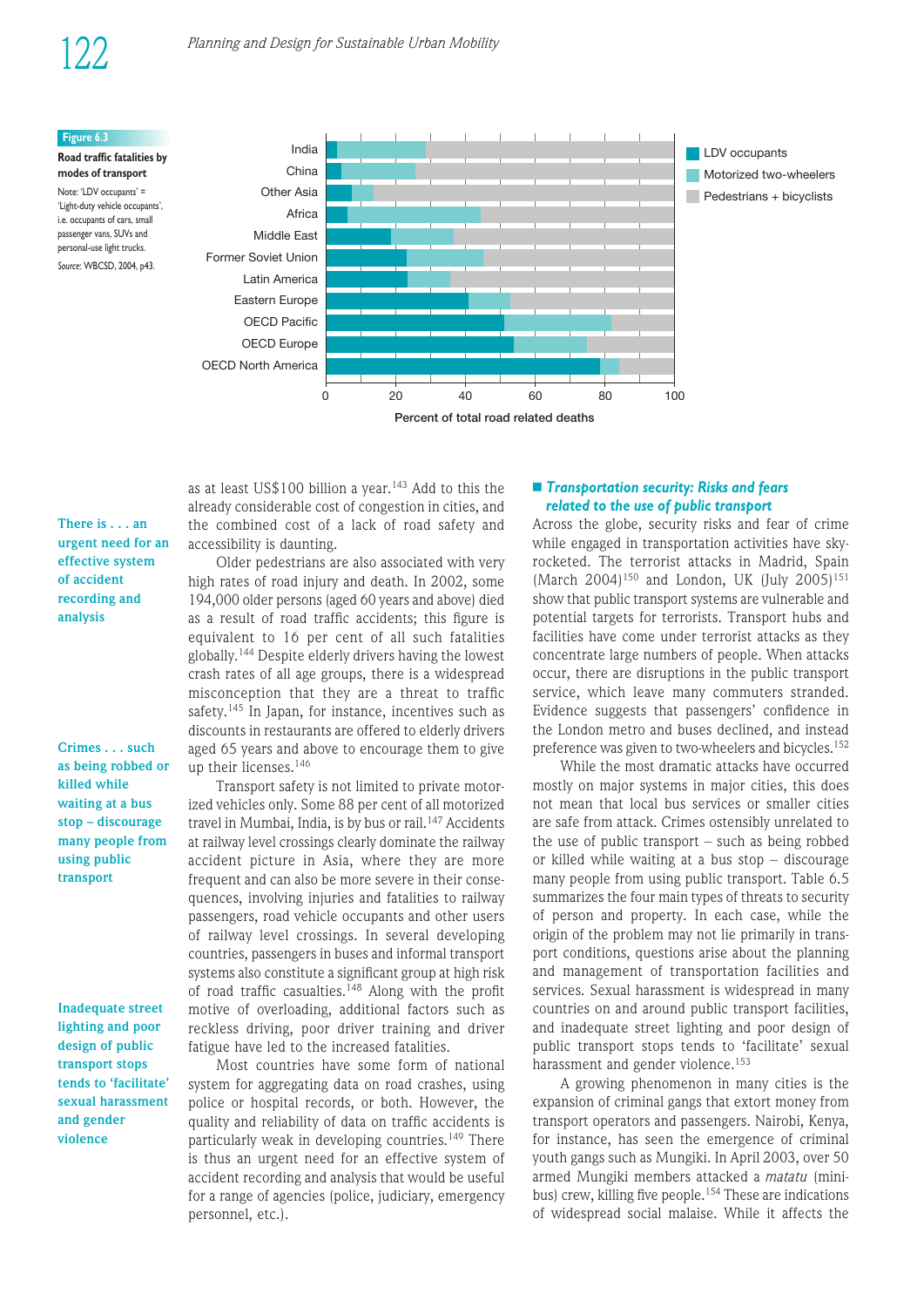trans port behaviour of everybody, in most cases, low-income groups cannot afford alternatives.<sup>155</sup> As a result, indispensable trips for work, health or education are reduced.

It is also well established that older persons have higher safety and security concerns than other age groups.156 Many are aware of their frailty and vulnerability, which make them susceptible to certain forms of crime (such as bag snatching). This in itself generates a range of safety concerns (i.e. road safety, skateboard users in shopping malls, living alone, etc.) that have implications for policy and operations.157

### **Policy responses and innovative practices**

This section explores policy responses and examples of good practice initiatives to reduce traffic accidents and improve road safety and transportation security. It should be stressed that the type of traffic, the mix of different categories of road users, and the type of road traffic accidents in developing countries differ significantly from those in developed countries. Furthermore, the traffic patterns of developing countries today have never been experienced by developed countries in the past. Hence, technologies and policies cannot be automatically transferred from developed to developing countries without adaptation.

#### **■ Reducing road traffic accidents**

Most developed countries have been experimenting with radical measures to reduce the number and severity of road traffic accidents. Based on a combination of engineering, enforcement and education measures, improvements have been made in infrastructure design; vehicle characteristics (e.g. seatbelt use, enacted by 57 per cent of countries surveyed by the WHO<sup>158</sup>); and driving behaviour (including speed limits and campaigns to dissuade drunkdriving). An estimated 96 per cent of countries have a national or sub-national policy on drinking and driving. Furthermore, some 49 per cent of countries

| <b>Type of threat</b>            | <b>Manifestations</b>                                                   |
|----------------------------------|-------------------------------------------------------------------------|
| Sexual harassment                | Occurs in overcrowded or isolated places.                               |
|                                  | Includes physical or verbal harassment.                                 |
| Theft by stealth                 | Function of crowded buses.                                              |
|                                  | Includes unattended parking of motorized<br>and non-motorized vehicles. |
| Theft by force                   | Occurs in less-crowded locations.                                       |
|                                  | Includes vandalism and violent physical<br>attack.                      |
| Political and social<br>violence | For example burning of buses or attacking<br>of commuters.              |
| Source: World Bank, 2002a.       |                                                                         |

#### **Table 6.5**

**Threats to security of person and property**

have restrictions on the blood alcohol concentration of drivers.<sup>159</sup> Sweden's 'vision zero' initiative is exemplary, with a clear vision of reducing traffic accidents to zero in the near future. Some three-quarters of the significant reduction of deaths and injuries on Swedish roads have been attributed to the effects of the implemented traffic-calming measures.<sup>160</sup> A key lesson from these experiences, however, is the importance of maintaining the goodwill of all road users.161

In developing countries, the policy focus has been on the protection of poor people who are disproportionately affected by road traffic accidents owing to the mixture of vehicles and unprotected road users on the same roads (Box 6.10). Simple, low-cost interventions have been found to have a significant impact on their safety. For example, in Accra and Kumasi (Ghana) the introduction of speed bumps in the form of rumble strips and speed humps resulted in a 35 per cent drop in road crashes between 2000 and 2001.162 Road designers in Malaysia are working towards new regulatory guidelines requiring pedestrian risk assessments in order to separate road users.<sup>163</sup>

With respect to new transportation projects, mandatory safety audit procedures have existed in a number of countries (including Australia, Denmark, New Zealand and the UK) for several years.<sup>164</sup>

**Most developed countries have been experimenting with radical measures to reduce the number and severity of road traffic accidents**

**Box 6.10 Rwanda's road-safety programme**

After the genocide that plunged Rwanda into mourning in 1994, the nation embarked on the improvement of its road infrastructure that was damaged by the effects of war, leading to many road traffic deaths. New regulations were enforced in 2001, which included the mandatory wearing of seatbelts, speed limits, vehicle inspections to ensure standards of roadworthiness and limits on blood-alcohol concentrations. These legislative changes were followed up in 2003 by a public awareness campaign and a law introducing further penalties for lack of seatbelt use or

failure to wear helmets on motorcycles. This led to a 30 per cent reduction in traffic accidents.

The Rwandese government also introduced national speed limits of 60 kilometres per hour, which is 20 kilometres per hour lower than neighbouring countries. Plans to extend this successful programme of road-safety measures include further reinforcements for the traffic police to better enforce the law, as well as more public education about how to prevent accidents and observe good conduct. *Sources*: WHO Regional Office for Africa, 2006; Brown, 2007.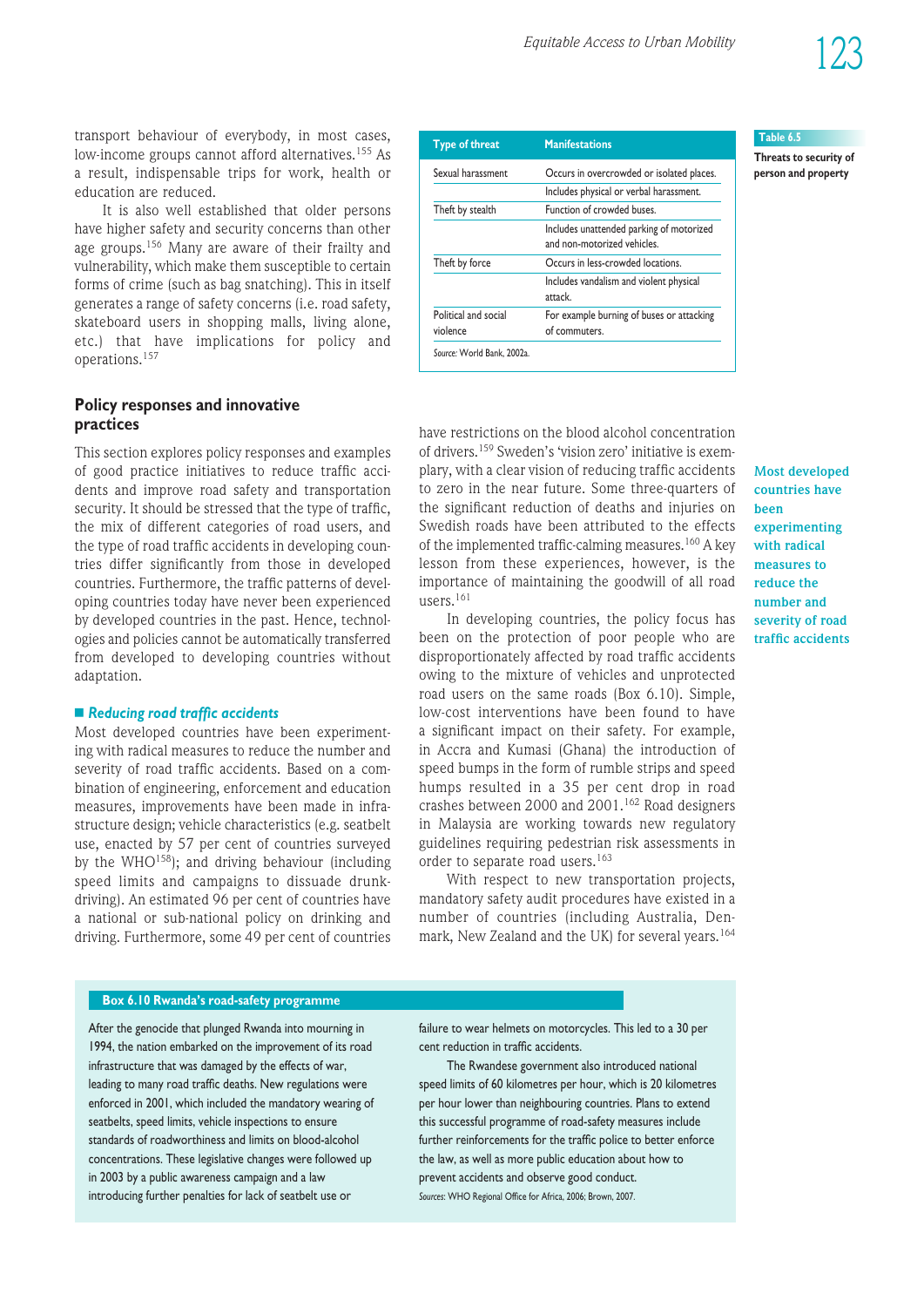#### **Box 6.11 Toolkits for road safety**

The International Road Assessment Programme (iRAP) has developed a toolkit that rates roads according to criteria for safety design, maps fatalities and serious injuries across the road network, and makes cost/benefit calculations for fatality reductions based on implementation of proposed countermeasures. It then applies tailored solutions. The iRAP methodology provides:

- 'Star rating' tables and maps showing the safety of roads or car occupants, motorcyclist, cyclists and pedestrians.
- A road inventory database with 30 inspected attributes describing the network.
- An estimate of the numbers being killed and seriously injured on each inspected road.

• A recommended network-wide countermeasure programme for consideration by local stakeholders and funding bodies.

In Malaysia, it has been estimated that an investment of US\$180 million in road design improvements could deliver US\$3 billion in benefits and prevent over 30,000 deaths and serious injuries over 20 years. iRAP has pilot projects in Chile, Costa Rica, Malaysia and South Africa showing positive cost–benefit ratios. Positive economic outcomes combined with the alleviation of human suffering make investment in safer roads a development priority.

*Sources*: iRAP, 2009a and 2011.

**The enforcement of traffic regulations . . . is essential for the safety of cyclists, other non-motorized vehicle users and motorcyclists**

**Traffic calming and the redesign of roads can reduce the vulnerability of pedestrians and cyclists to road traffic accidents**

Such procedures are also at various phases of implementation in developing countries such as India, South Africa and Thailand.<sup>165</sup>

The enforcement of traffic regulations, governing all road users and vehicles, is essential for the safety of cyclists, other non-motorized vehicle users and motorcyclists. In Iran, a law was passed in 2004, making the use of helmets compulsory countrywide for motorcycle users. By 2007, fatalities per 100,000 inhabitants decreased from 38.2 to 31.8. Some 40 per cent of countries surveyed by the WHO have a comprehensive motorcycle helmet law, in which some countries have clearly defined standards for both motorcycle drivers and their passengers.<sup>166</sup> Exclusive motorcycle lanes can be created and separated from the main carriageway by a physical median, as observed in Kuala Lumpur (Malaysia). Box 6.11 presents a toolkit for addressing road safety.

Most countries provide some pedestrian facilities, but in most cases the road environment is not designed with pedestrians in mind. In many developed countries 'pedestrian refuges' – elevated islands designed usually in the middle of streets – are a common feature to offer pedestrian safety when crossing the road. Such crossings are rare in developing countries. Instead, zebra crossings (where

pedestrians are supposed to be granted immediate priority over approaching vehicles) are provided in some developing countries. Other low-cost pedestrian facilities – which are affordable at a wide scale and can be easily implemented – include pedestrian footways, controlled signals for at-grade pedestrian crossings, grade-separated crossings, and segregated bicycle lanes. As evidenced by pilot projects, traffic calming and the redesign of roads can reduce the vulnerability of pedestrians and cyclists to road traffic accidents.167

Other effective interventions for road safety include better land-use management for optimized traffic flow and the promotion of alternative modes of transportation such as public transport (Box 6.12). For instance, Singapore has been successful in reducing car journeys and alleviating traffic congestion through a combination of integrated land-use and transport planning, and demand-management measures. This can help to reduce traffic accidents by minimizing the number and length of motorized trips.168 Similarly, in Brazil, Curitiba's high-capacity traffic-management system has not only improved urban transport and mobility but has also reduced the number of accidents along its routes, through the construction of safer infrastructure.<sup>169</sup> Higher occu-

#### **Box 6.12 Reducing road traffic fatalities in Bogotá, Colombia**

Since 1993, Colombian legislation requires all vehicle owners to be insured. As a result, a 3 per cent levy was instituted on all vehicle insurance policies, earmarking that money for a 'road accident prevention fund'. This resulted in Colombia's time-record high for the reduction of traffic fatalities – 7874 in 1995.

In Bogotá, several programmes have been introduced to prevent and mitigate road traffic deaths and injury. Typically,

bars are closed at 1am instead of 3am, and citizens are cautioned against driving under the influence of alcohol. The stiff penalties deter people, who instead opt for alternative means of transportation (such as carpooling), resulting in the reduction of road traffic fatalities in Bogotá from 1387 in 1995 to 697 in 2002.

*Source*: WHO, 2004.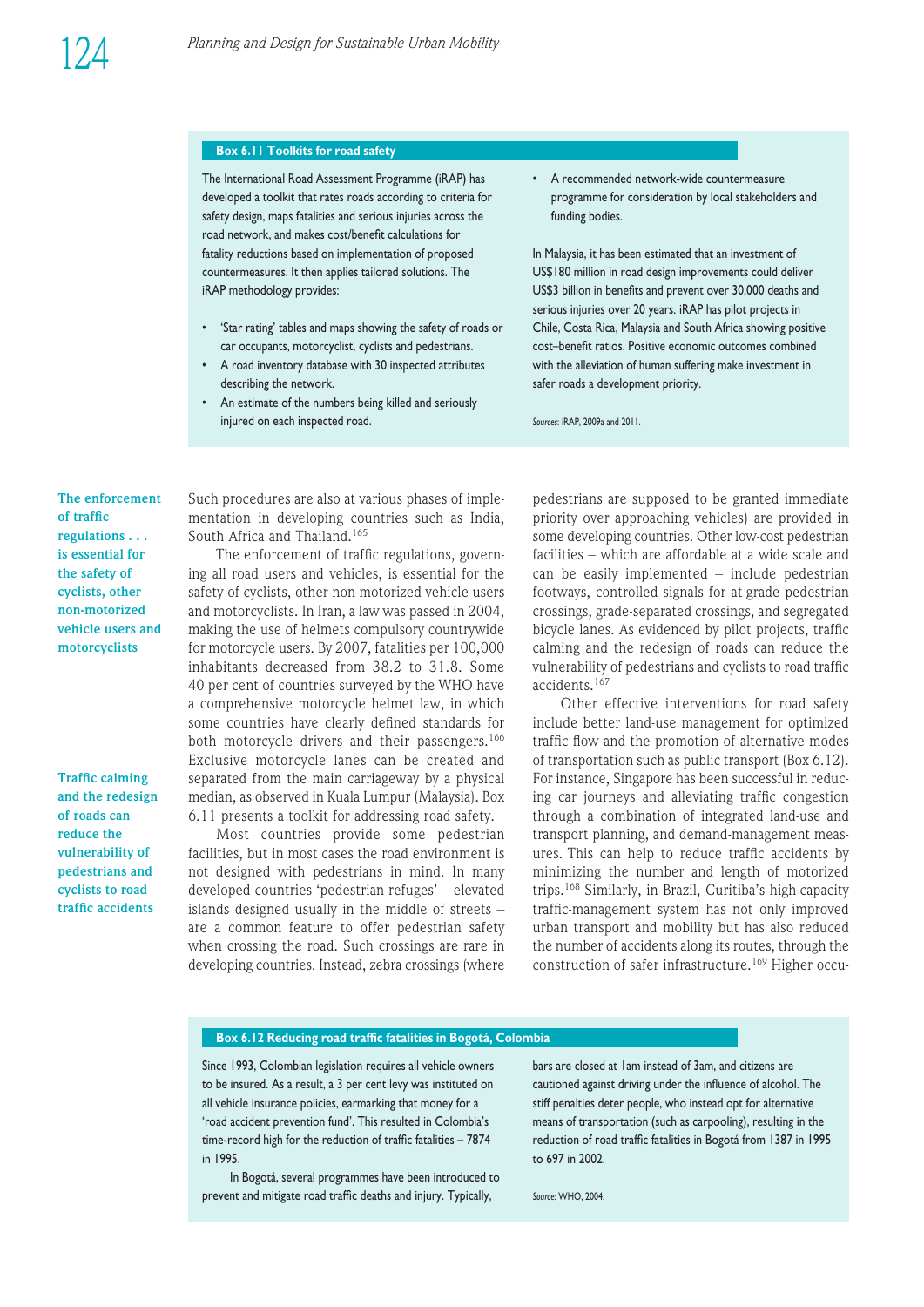pancy vehicles are given priority in the road network, thus reducing the exposure risk of pedestrians and other road users. Surrounding areas have also been improved with better lighting and other equipment to make the transport system safer, more efficient and more user friendly.

The responsibility for regulating traffic and enforcing rules falls with the police. However, many police agencies in developing countries are plagued with poor enforcement of regulations – due to a lack of resources, unsatisfactory systems or general inefficiency on the part of the staff. Evidence suggests that a sustained systemic approach to road policing, with international support, can improve the performance (and image) of the police. A study of enhanced traffic enforcement in Uganda showed a 17 per cent drop in road deaths. The implemented scheme was worth US\$72,000 and an average cost-effectiveness of US\$27 per life year saved.170

Partnerships between community groups, civil society and NGOs and the police can help in preventing and mitigating traffic accidents, and enforcing transport safety measures.<sup>171</sup> For example, in Bangalore, India, the World Bank's Global Road Safety Partnership has created partnerships to launch a campaign against drunk-driving, and to improve roadways in high-traffic areas to enhance safety.<sup>172</sup> In addition, the Centres for Disease Control and Prevention have been working with the ministries of health and other groups in Mexico, Colombia and El Salvador to reduce injuries to pedestrians, cyclists and motor-vehicle occupants.<sup>173</sup>

#### n *Improving the safety and security of vulnerable groups*

'Safe route to school' programmes exist worldwide.174 Spearheaded by Denmark in the 1970s, the programme focuses on engineering enforcement, education and encouragement of safe walking and cycling for schoolchildren.175 Under the Road Traffic Act, police and local authorities are responsible for the safety of children on school journeys. This involves many improvements on local roads, including slow-speed areas, 'road narrowings', traffic islands and separate foot and bicycle paths. The programme has been highly successful, and in some localities the accident frequency has been reduced by 85 per cent.<sup>176</sup> Denmark's experience with these programmes has provided an example for many other countries worldwide.

Many European cities are working towards limiting through-traffic on their streets to protect children, deaf people and those in wheelchairs from accidents.177 The Netherlands has developed an amicable street-design solution for sharing of space between pedestrian and motor traffic in residential areas.178 Selected areas are designated *woonerfs* ('living streets') and they are clearly marked with a traffic sign based on the image of a house. The street

design is modified giving priority to pedestrians, with the pavement clearly demarcating areas where parking is acceptable. Through-traffic slows down due to the judicious use of speed bumps and winding thoroughfares. The harshness of asphalt and concrete is softened with amenities such as trees and flower boxes, small areas where children may play and benches where adults may meet with each other. By 2011 it was estimated that some 20 per cent of the population of the Netherlands were living in *woonerfs*. <sup>179</sup> Similar initiatives have been introduced in a number of other countries as well, including Norway (where they are called *gatetun*) <sup>180</sup> and the UK ('home streets').

Since the 1980s, transport planners in some countries have taken into consideration the personal security of passengers using public transportation systems, especially women. In Toronto, Canada, a 'request stop' service was launched in 1980 for the hours after dark, allowing a female passenger to ask the bus driver to stop along the route, where it is more convenient for the woman to get off, not neces sarily at the bus stop. This was done to shorten the woman's walk between bus and destination. The service was later adopted in Montreal in 1996, <sup>181</sup> and later in a few UK cities.<sup>182</sup> Other measures taken to improve the personal safety of passengers in Toronto include increasing the presence of security personnel in stations, adding more services at night and raising awareness among station employees, drivers and passengers.<sup>183</sup>

Environ mental design plays an important role in reducing crime in public transport. In the US, the Washington Metropolitan Area Transit Authority<sup>184</sup> and the New York Port Authority Bus Terminal are classic examples of success stories of applied security design against crime in rail transport environments.<sup>185</sup> In each case, environ mental design shares the credit for increased security with strategic policing, strict maintenance procedures and 'zero tolerance' policies in enforcing rules and regulations. Another example of crime prevention through environmental design is evident in the UK, where closed circuit television cameras are used widely to monitor public spaces such as shopping malls, car parks and a few residential areas.186

The emergence of low-cost open-source mapping tools; widespread cellular network coverage in developing countries; declining costs of mobile phone hardware; and increasing internet use by public agencies have resulted in unprecedented opportunities to support transport planning and management in developing countries.<sup>187</sup> Some three-quarters of the world's inhabitants now have access to a mobile phone. The number of mobile subscriptions grew from fewer than 1 billion in 2000 to over 6 billion in 2012; nearly 5 billion of these are in developing countries. In 2011 alone, more than 30 billion mobile applications, or 'apps' (the software that **Many European cities are working towards limiting through-traffic on their streets to protect children, deaf people and those in wheelchairs from accidents**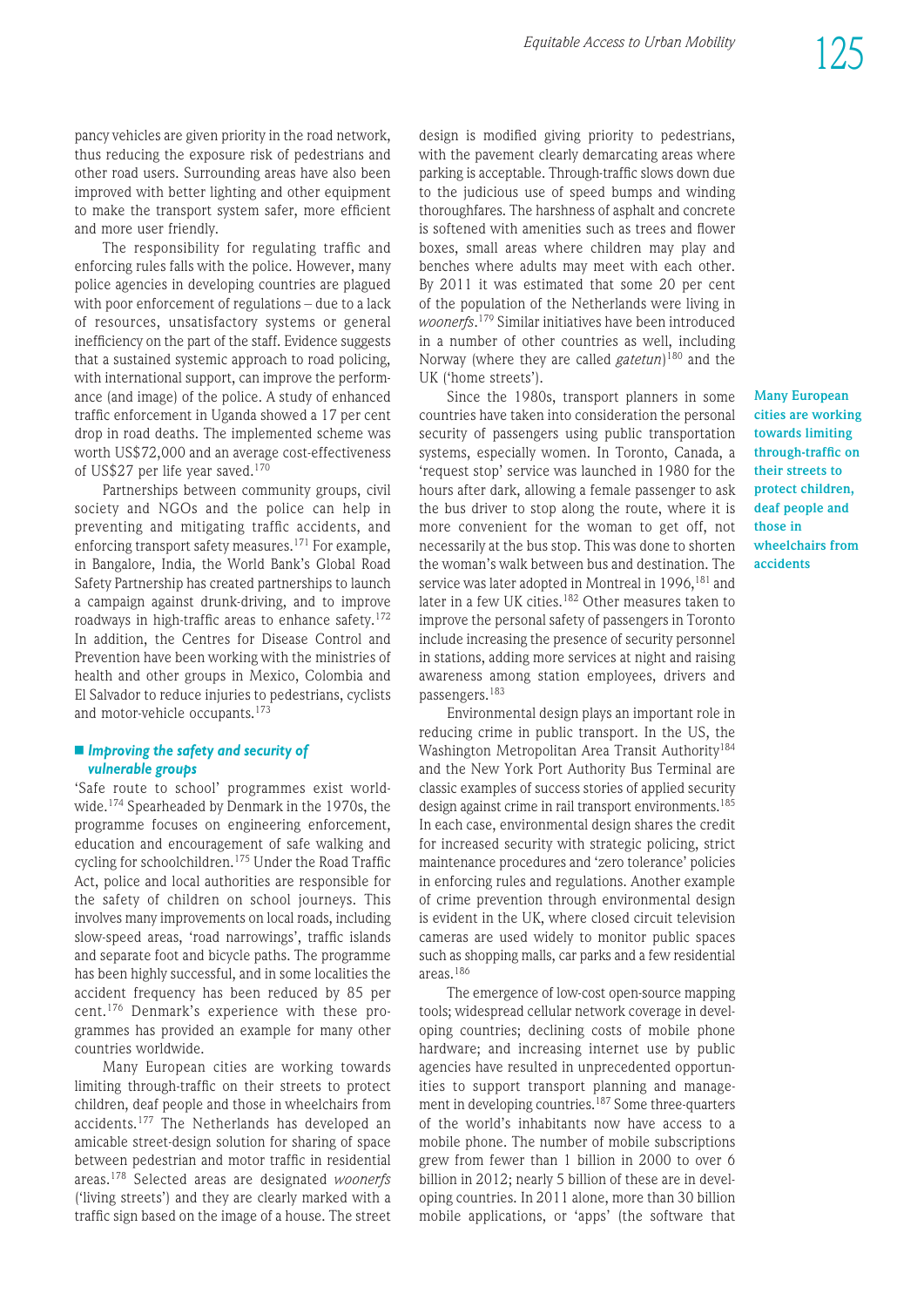**The importance of the social sustainability of urban transport cannot be underestimated; it is a key prerequisite for social development**

**To minimize poor accessibility, appropriate urban planning and land use is essential**

**Accessibility planning is viewed as a mechanism for ensuring equity and reducing mobility**

**Greater equity in urban mobility is an essential prerequisite for achieving sustainable urban mobility systems**

extends the capabilities of phones, for instance to become mobile wallets, navigational aids or pricecomparison tools) were downloaded.188

Advances in technology now make it possible to respond to specific needs, including those of particularly vulnerable groups such as women, persons with limited mobility and persons with disabilities. This could mean benefiting from new opportunities through safer and easier transport access. In Egypt, an innovative website 'HarassMap' was launched in December 2010 to help report and map cases of harassment.<sup>189</sup> Due to the affordable and adaptable technology, victims of harassment are able to anonymously report incidents by simply sending an SMS message to this website.

Another innovation is the 'Access Advisr', a pilot web application in the UK that uses crowd-sourcing to identify local people's needs in order to improve accessibility to the existing public transport network for disabled and older persons.<sup>190</sup> The application identifies problem areas for accessible transport, and allows the review of information about the physical infrastructure, and to rate it  $-$  through a live feedback community of users who can contribute their views, photos and videos based on their own experiences.

# **CONCLUDING REMARKS AND LESSONS FOR POLICY**

Mobility is required to ensure access to basic goods, services and activities, and in that sense it is essential to social equity. Restrictions on such access may imply an abuse of human rights. In order to ensure equitable access, cities need to understand the trans port needs of *all* urban dwellers, distinguishing between the priorities of men and women, the young and old, the able and the disabled. There is thus a need to understand the purposes and uses that would be derived from improved access, and the constraints preventing those needs from being fulfilled. While social objectives are often acknowledged in transport strategies, experiences show that very little practice goes beyond pilot schemes and case studies. Yet, the importance of the social sustainability of urban transport cannot be underestimated; it is a key prerequisite for social development.

In theory, there are already both awareness and some knowledge of the role that mobility plays in terms of improving – or worsening – a person's quality of life. However, the complex dynamics are often not well understood. This leads to a situation whereby those responsible for taking action fall back on traditional solutions; namely: infrastructure development, improvement of conditions for private transport, and lump-sum payments or untargeted subsidies. Transport subsidy is an important policy option for ensuring equitable transport access. However, it is essential that such subsidies are designed carefully to target the poor and other vulnerable and disadvantaged groups.

Good mobility policies should contribute to poverty reduction by recognizing both the necessity of improved macroeconomic efficiency, and the need for direct targeting of transport interventions. There has been a tendency to treat these two dimensions of transport policy separately, with the result that an effective and unified approach to urban mobility has been lacking. One way of dealing with this is by ensuring that poverty reduction becomes an explicit objective of transport policies, with clear strategies to bring the benefits of economic efficiency to poor people, through redistribution and direct targeting programmes, including preferential treatment of specific vulnerable and disadvantaged groups.

In order to minimize poor accessibility, appropriate urban planning and land use is essential. As a derived demand, transport infrastructure that enables access to low-cost transport can make a crucial contribution to poverty reduction. However, largescale transport infrastructure projects tend to benefit high-income groups the most. The poor and other low-income groups are often displaced to make way for the projects, and may derive little or no benefit.

Accessibility planning is viewed as a mechanism for ensuring equity and reducing mobility. Developing services and facilities on a localized basis that places transport within easy and affordable reach of the poor, forms a central principle within a sustainable urban mobility paradigm. Greater attention should be given to investments in bus-priority and non-motorized transport facilities, in order to reduce the negative impacts of congestion. In some developed countries, it may even be possible to learn from the experience of some developing countries, where the urban poor are supported by the existence of cheap (mostly informal) transport solutions. Many low-cost actions can be implemented, which focus on both walking and cycling facilities, especially in poorly equipped areas. Such interventions could contribute to the welfare of the urban poor, as well as the economic activities of petty traders and hawkers.

While great strides have been made in developing gender-appropriate transport policies and universal design solutions, consistent implementation is still lacking. Moving towards greater equity in urban mobility is an essential prerequisite for achieving sus tain able urban mobility systems. Concerted efforts must be made by decision-makers to establish mobility systems that address the needs of all population groups, especially the poor, the young, the elderly and the disabled.

The mere existence of gender-mainstreaming materials and official (international or national) policy